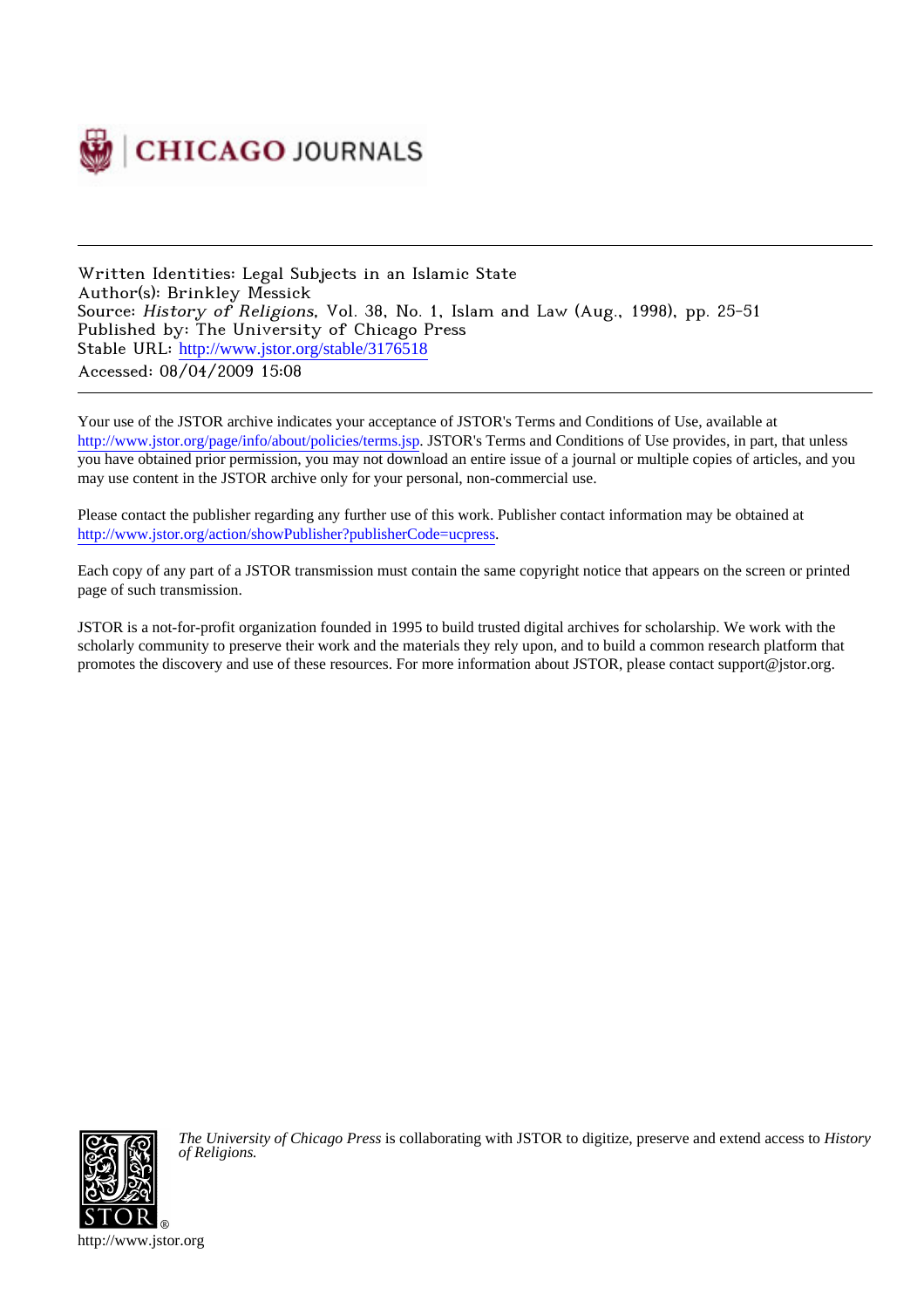| Brinkley Messick | WRITTEN IDENTITIES:<br>LEGAL SUBJECTS IN<br>AN ISLAMIC STATE |
|------------------|--------------------------------------------------------------|
|                  |                                                              |

**BEFORE THE NOVEL** 

**In a branch of inquiry concerned with the advent of the nation-state outside of Europe, attention has been given to the place of local literatures, especially various receptions of the realist novel, in the elaboration of modern identities. As one starting point, the influential work of Benedict Anderson underscored historical links around the world between the appearance of the central Western literary genre, the novel, and the advent of the key political form, the nation-state. Together with newspapers, which Anderson refers to as "one-day best-sellers," early non-Western novels entailed new imaginings of types of individualism and of community associated with the conceptual coming into existence of a national citizenry.1 Building critically on Anderson's work, in a volume called Nation and Narration, Homi Bhabha urges us generally to "encounter the nation as it is written."2 While generally welcoming his emphasis on the imagining of the nation, Anderson's major critics have interrogated his view of nationalism as a "modular" phenomenon based on Western forms. Thus, Partha Chatterjee has sought to recover the making of "difference" that marked the imaginings of anticolonial nationalists in Bengal.3 Here I consider a setting, highland Yemen, which is unusual** 

<sup>&</sup>lt;sup>1</sup> Benedict Anderson, *Imagined Communities*, rev. ed. (London and New York: Verso, 1991).

<sup>&</sup>lt;sup>2</sup> Homi Bhabha, ed., Nation and Narration (New York: Routledge, 1990), p. 2.

**<sup>3</sup> Partha Chatterjee, The Nation and Its Fragments (Princeton, N.J.: Princeton University Press, 1993).**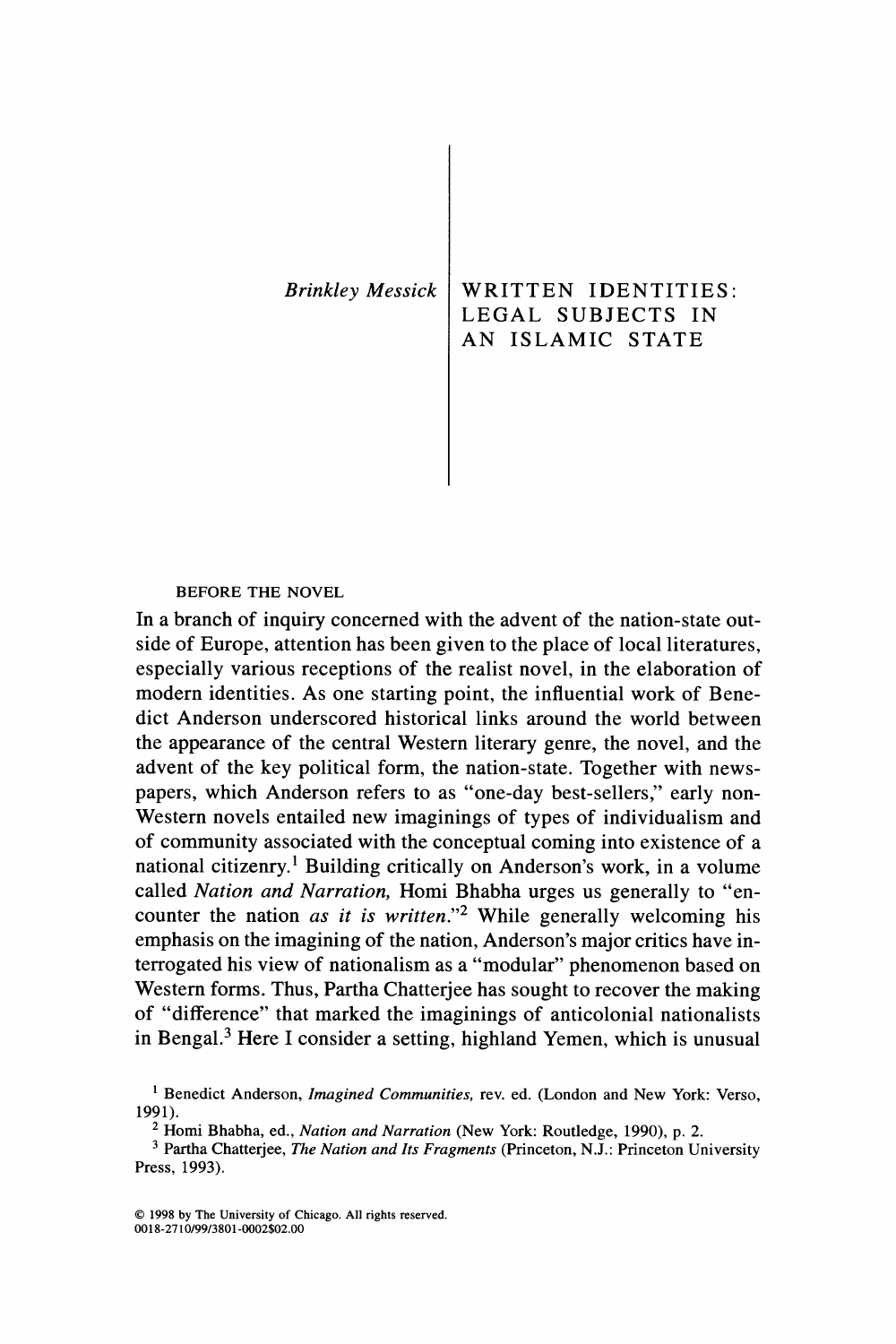**in that it did not experience direct European colonial rule. In addition, although I will repeatedly make reference to the emergence of modern political forms in twentieth-century Yemen, the thrust of my inquiry concerns the relation of local literatures, and writings generally, to the construction of a distinctive set of non-Western identities prior to the rise of the nation-state.** 

**In regard to the birth of the novel, an important theme, whether in Europe or in the non-West, concerns the genres and discursive forms that preceded the appearance of what some have considered a key index of modernity. As opposed to the situation in Europe, in the non-West the "rise of the novel" (to invoke Ian Watt's famous title) is commonly as**sumed to involve a nonindigenous phenomenon, at least at the outset.<sup>4</sup> In **her comparative study, Travels of a Genre, Mary Layoun, for example, examines the imperial-era development and eventual "hegemonic" predominance of this "imported" narrative form in three settings: Greece, Japan, and the Middle East. In all three locales, in different ways, "the novel metaphorically colonized preexistent narrative production."5 Referring specifically to the Arab Middle East, the region with which I am broadly concerned, Layoun also maintains that despite the presence of a diversity of generic forms prior to the appearance of the novel, there had been "no single narrative form that was clearly preeminent."6 According to the historical and regional coverage of the Modern Arabic Literature volume in the Cambridge History of Arabic Literature series, the earliest prototype of this "important form" dates to 1870, in the work of the Syrian Christian Salim al-Bustani.7 One candidate for the first fully realized Arabic novel is Zaynab, by Muhammad Husayn Haykal, which appeared in 1913.8 The closest indigenous narrative form was the maqamah, a kind of prose genre characterized by highly elaborated rhetorical devices, including a form of rhyming in prose known as sajc.9** 

**As was also the case in the closely connected sphere of Arab print journalism, beginning in the early to mid-nineteenth century, and equally in the areas of historiography and legal reform and codification, the advent of the Arabic novel required important developments in the written** 

**<sup>4</sup>Ian Watts, The Rise of the Novel (Berkeley: University of California Press, 1957). 5 Mary Layoun, The Travels of a Genre (Princeton, N.J.: Princeton University Press,** 

**1990), pp. 10-11.** 

**6 Ibid., p. 9.** 

**7 M. M. Badawi, "The Background," in Modern Arabic Literature, ed. M. M. Badawi, The Cambridge History of Arabic Literature (Cambridge: Cambridge University Press, 1992), pp. 10, 16; and Roger Allen, "The Beginnings of the Arabic Novel," in Badawi, ed., pp. 181-82.** 

**8 But this is disputed terrain. See Allen, pp. 181-82; and Hilary Kilpatrick, "The Egyptian Novel from Zaynab to 1980," in Badawi, ed., pp. 223-69.** 

<sup>9</sup> Allen, p. 180; and Sabry Hafez, "The Modern Arabic Short Story," in Badawi, ed., p. 270; **see also Layoun, pp. 60-61.**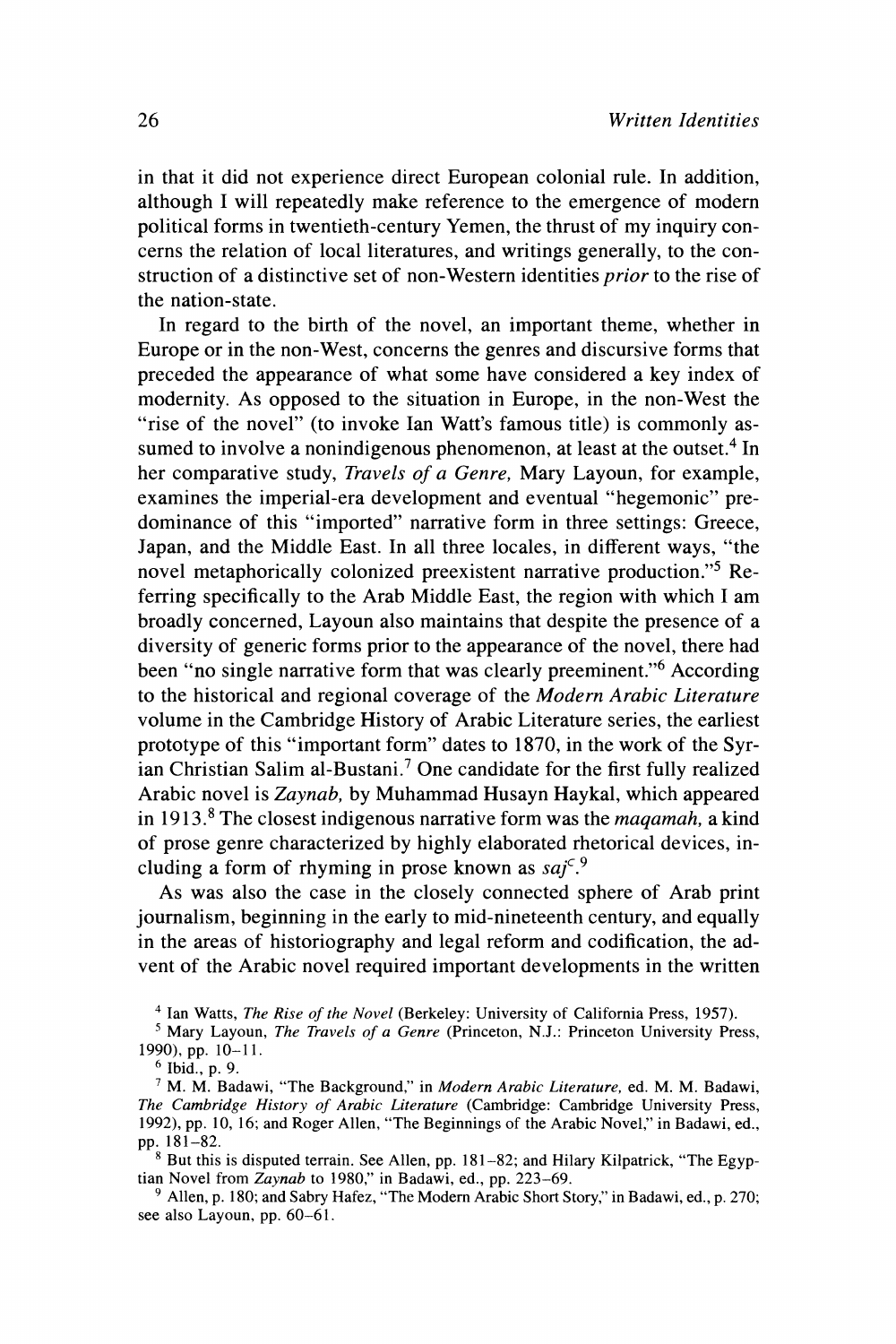**Arabic language.10 What occurred in the Middle East, however, was not what Anderson saw occurring elsewhere, namely, the replacement of classical languages (such as Latin), which pertained to old "sacral cultures," by rising vernaculars, the "print-languages" of the several nation-states.11 By contrast, each of the several Arabic colloquials, that is, the distinctive spoken languages of the respective Middle Eastern and North African states or regions, would remain stigmatized, experimental, or, when used, mainly confined to written dialogue, rather than undergoing a general promotion to the status of primary print language. However, important refinements did occur across the domains of new written usage in Arabic, implemented by writers such as journalists, historians, fiction authors, and law code drafters, to meet a range of newly perceived needs, especially in relation to new types of readers. Among journalists and literati (often the same individuals), the new goal was to write "in a style which the learned will not despise, and the ignorant will not need to have interpreted."12 Likewise, among late nineteenth-century central Middle Eastern legislators, newly streamlined and accessible legal language would mean that a code, for the first time, could be "composed in a manner which would be sufficiently clear so that anyone could study it easily and act in conformity with it."13 Such linguistic innovations also were premised on criticisms of what had gone before, of the ornate "artificialities" of the old prose writers as of the obscure technical usages of the legal specialists.** 

**If such were the textual overtures of modernity in the central Middle East, that is, in the heartlands of the Ottoman Empire, which included Syria, Iraq, and especially Egypt,14 in the Arabian Peninsula, as in each of the other regions of the Arab world, there is a parallel but also quite specific history in these matters.15 Even the two Yemens, South and North, have their own textual histories. In the south, where the colonial British were installed from an early date (1839), the first novel is said to have been written in 1939 by a leading Adeni journalist, Muhammad CAli Luqman.16 In the north, where there was no direct colonial presence, critical discussion turns around books such as al-Rahina (The hostage),**  published in 1984 by Zayd Muti<sup>c</sup> Dammaj with the subtitle "*riwayah*"

**<sup>10</sup> Ami Ayalon, The Press in the Arab Middle East (London and New York: Oxford University Press, 1995).** 

**<sup>11</sup> Benedict Anderson (n. 1 above), p. 44.** 

**<sup>12</sup>Cited in Pierre Cachia, "The Critics," in Badawi, ed., p. 409.** 

<sup>&</sup>lt;sup>13</sup> Cited in Brinkley Messick, *The Calligraphic State* (Berkeley and Los Angeles: Uni**versity of California Press, 1993), pp. 55-56.** 

<sup>&</sup>lt;sup>15</sup> There is no treatment of the modern Arabian Peninsula literatures in *Modern Arabic* Literature except for a list of names on p. 328. See, however, Salma Jayyusi, The Litera-<br>ture of Modern Arabia: An Anthology (London: Kegan Paul, 1988).

<sup>&</sup>lt;sup>16</sup> Abd al-Rahman Fakhri, Al-Kalimah (Beirut: Dar Ibn Khaldun, 1983), pp. 75–82.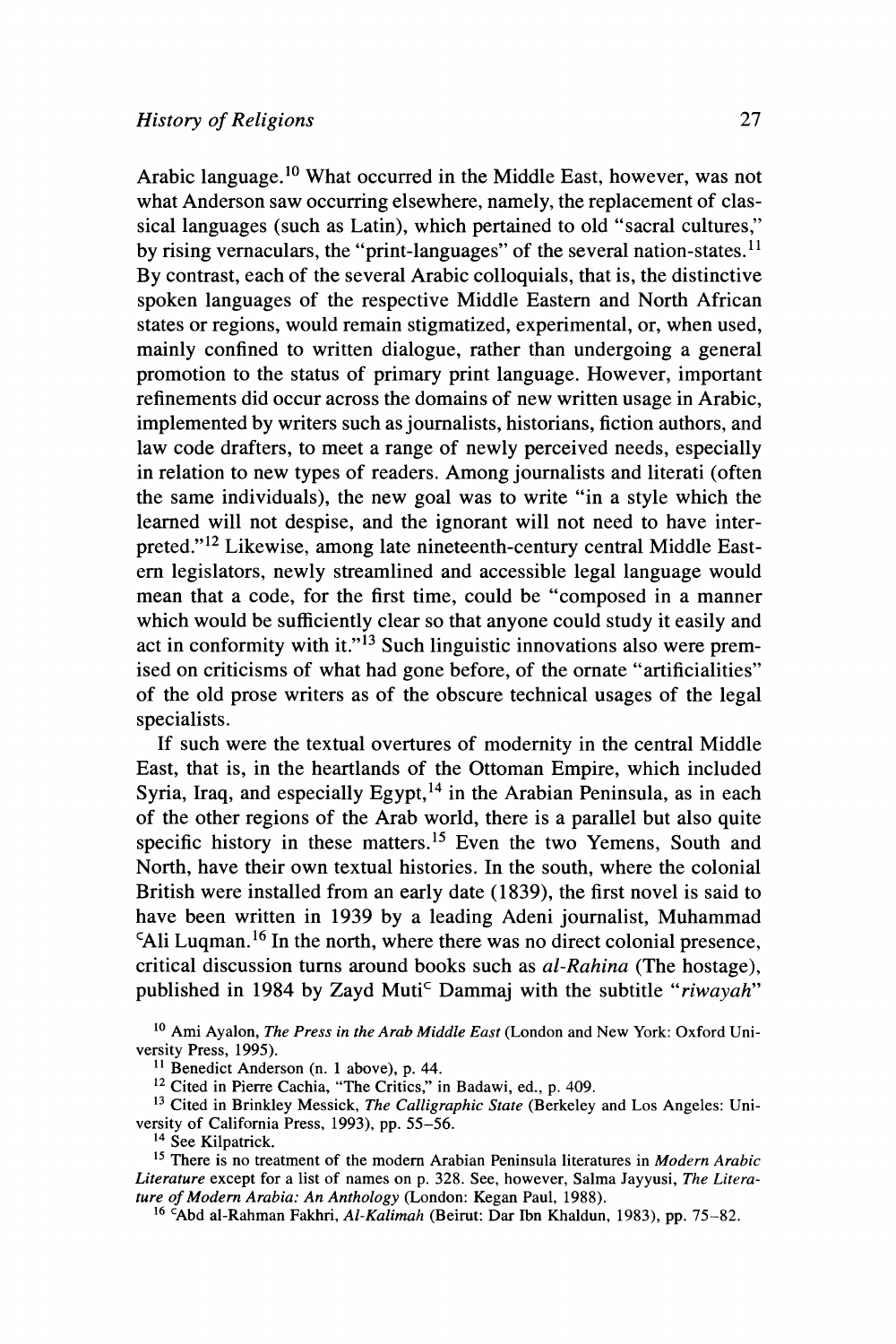**(novel).17 A prominent Yemeni literary critic, CAbd Allah al-Baraduni (1993, p. 227), however, poses the question, "Is al-Rahina a novel?"18 Simply put, the timing of the appearances and the specific agendas of realist fiction in the two Yemens may be seen to roughly coincide with their respective colonial-era and modern political predicaments: southern writers were concerned with the challenges and identity issues posed by the West in the form of the colonial power, while a northern author such as Dammaj imaginatively reworks, for a republican-era readership, the very different highland experience of rule by the twentieth-century Zaydi imams.** 

**Regarding the place of the novel in the Middle East, however, a general point made in Modern Arabic Literature is that it perhaps was not the novel that was the most significant new narrative form adopted from**  the West, but rather the short story.<sup>19</sup> A Yemeni critic, <sup>c</sup>Abd al-<sup>c</sup>Aziz al-**Maqalih, concurs, stating that "the short story was the literary art form**  which responded to new needs."<sup>20</sup> The key modern Yemen literary fig**ure in this genre was Muhammad Ahmad CAbd al-Wali (1940-73), who published his first collection of stories in 1966 before his tragic death in an air crash.21 In Yemen, however, perhaps a still stronger case could be made for the centrality of poetry, which underwent its own revolution in the hands of the major nationalist leader-poets such as Muhammad Mahmud Zubayri, and others. In Yemen, poetry may have been the predominant premodern genre and, transformed, it may remain the predominant modern one as well. Literary criticism (al-naqd al-adabi) as it is currently practiced in Yemen overwhelmingly concerns poetry, including also**  "popular" or vernacular poetry.<sup>22</sup> Each of the three leading Yemeni crit-

<sup>17</sup> Zayd Muti<sup>c</sup> Dammaj, *The Hostage*, trans. May Jayyusi and Christopher Tingley (New **York: Interlink Books, 1994).** 

<sup>18</sup> <sup>C</sup>Abd Allah al-Baraduni, al-Thagafa wa-l-thawra fi al-yaman, 3d ed. printing (Beirut: **Dar al-Hadatha, 1993), p. 227. In a review of Dammaj, The Hostage (the English translation), "Through a Duwaydar's Eye," in Yemen Update (vol. 36 [1995]), Steven Caton refers to The Hostage as a "novella" (p. 34). Dammaj is primarily known as a writer of short stories. Generic histories of the novel, notoriously difficult to pin down in any case, as an "imported form" must be complex. At the outset, the form has in some sense arrived but**  is not fully realized; subsequently, it is established but also already modified in dialogue with indigenous genres. Chatterjee (n. 3 above) remarks about popular Bengali novels that "it is often difficult to tell whether one is reading a novel or a play" (p. 8).

<sup>19</sup> Badawi (n. 7 above), p. vii; Hafez (n. 9 above), p. 270.

<sup>20</sup> <sup>c</sup>Abd al-<sup>c</sup>Aziz al-Magalih, "Introduction," in Zayd Muti<sup>c</sup> Dammai, al-*cAqrab* (Beirut: **Dar al-'Awda, 1982).** 

**21 Fakhri, pp. 83-90; al-Maqalih, p. 5.** 

**22 In Modern Arabic Literature (n. 7 above), Yemeni literature and Yemeni critics such as al-Maqalih and al-Baraduni are taken into consideration only in the chapter, "Poetry in the Vernacular," by Marilyn Booth. For new, unpublished work on poetry genres and identity in Yemen, see Lucine Taminian, "Poetry and the Making of Identity in Yemen," presented at a conference in Hamburg, Germany, "Yemen in Modem Times," September 1997; and W. Flagg Miller, "Poetic Envisionings: Identities of Person and Place in Yafici Cassette Poetry," presented at the Middle East Studies Association Annual Meeting, Providence, R.I., November 1996.**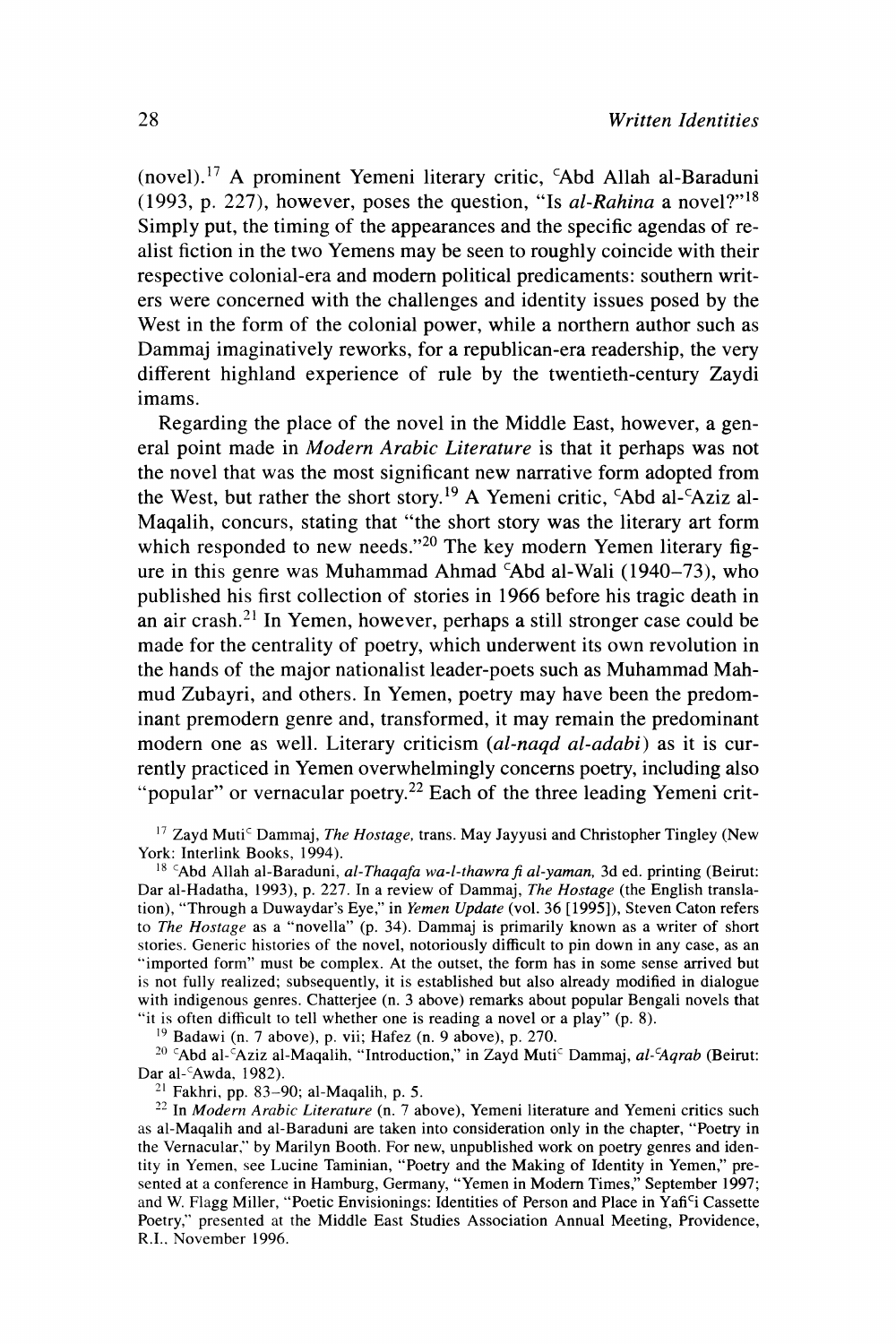**ics, al-Baraduni, al-Maqalih, and Ahmad Muhammad al-Shami, also is an important poet with major collections to his credit. For that matter, however, the three must also be considered among the leading historians of**  modern Yemen.

# **AN ISLAMIC STATE**

**The non-Western polity to be focused on here is the former Islamic state of highland (North) Yemen. In the 1950s and prior decades, Yemen was led by a classic form of Muslim ruler, an imam, a commander of the "pen and the sword," a spiritual and temporal leader who was also, as a trained jurist, the final legal authority in his state. Both Imam Yahya (d. 1948) and his son Imam Ahmad (d. 1962) also were students of literature, especially poetry, and equally of history. Although chronologically part of the twentieth century, their patrimonial polity was premodern with respect to many aspects of its agrarian economy and its social and political relations. In examining several textual genres dating from before the Republican Revolution of 1962, I ask what we can learn about,**  to coin a provisional term, the premodern "shari<sup>c</sup>a subject." Roughly put, this shari<sup>c</sup>a subject was to a state based on the implementation of Islamic law (the shari<sup>c</sup>a) what the citizen would be to the succeeding republic. **The late imamic period I consider is a time of transitions marking the appearance of the modern Yemeni citizen, the characteristic subject of the nation-state. This, then, is an exploratory discussion, of identities in texts, and of a non-Western, pre-nation-state polity, specifically an Islamic state, "as it is written."** 

**I take a cue in what follows from Raymond Williams, who argued that the disciplinary horizons of (pre-cultural studies) literary criticism and conventional notions of "literature" tended to limit our appreciation of the "multiplicity of writing."23 I have already mentioned in passing some local Yemeni examples of literature in the conventional sense-novels,**  short stories, and poetry-and, also in passing, such genres as journalism **and history writing. After some further background on the general textual culture of the late imamic period and on the doctrinal level of the law, the remainder of my discussion concerns mundane legal documents. I consider Arabic records and legal instruments, including lists, contracts, and court judgments. Such ordinary genres of the local bureaucratic and legal "literatures" are, I argue, important sites for the imaginative construction of a specific subjectivity. I consider how names are recorded; how identity is established, inscribed, and affirmed; and also how rights in the body are defined. Later, I link these features to discursive techniques for the constitution of personal authority in written forms, especially through representations of human presence and intention. The entextualizations** 

**23 Raymond Williams, Marxism and Literature (New York: Oxford University Press, 1977).**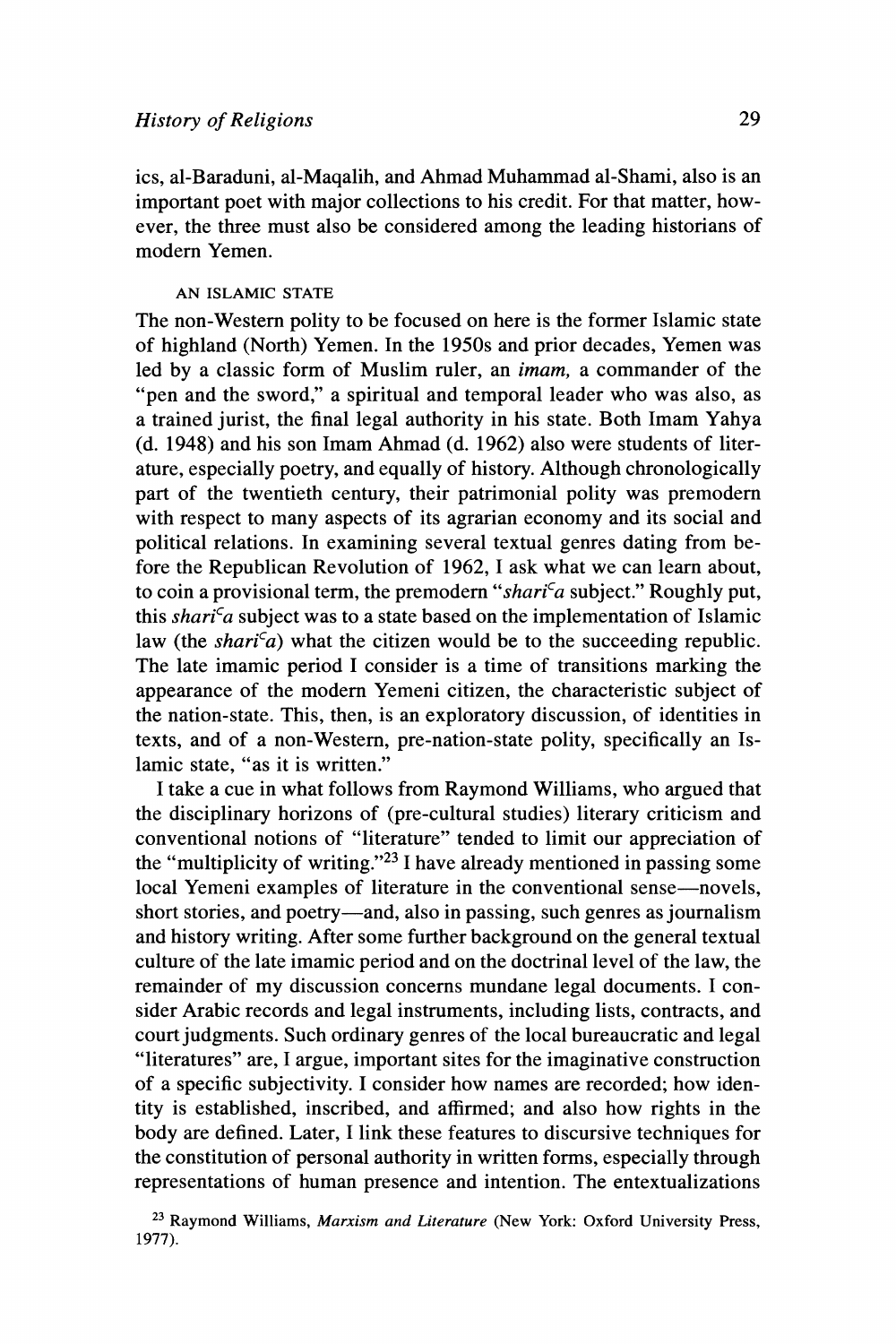**of identity in such writings and their subsequent interpretation and archivization, that is, their patterns of production, use, and retention, shed**  light both on the nature of the *shari<sup>c</sup>a* subject as well as on the specific **scope of the old Islamic state. In examining such ordinary records and legal documents, I seek access to a far broader social stratum of subject inscription than is found in narrowly elite writings such as formal treatises of legal doctrine and histories, and later, the early novels. This wide coverage-contracts to novels-is not meant as some sort of analytic feat. Rather, my aim is to treat the several levels of Islamic legal texts, and their significance in understanding a historically specific subjectivity, within a sketched-in context of other period genres. Together such texts represent a particular local "multiplicity" of writing, a multiplicity interconnected in ways unlike their perceived separate statuses in the modern West.** 

**What sort of textual culture preceded the advent of the Yemeni nationstate (born in the revolution of 1962) and the appearance of such imported literary genres as the novel? First, some caveats. National or regional specifications concerning literary currents and innovations must not erect or presuppose overly rigid territorial boundaries. Texts and the people who created, transmitted, and read them circulated interregionally in various ways. The highlands were in constant contact, mainly through camel caravan and (by the 1950s) truck trade links, with Aden and its colonially stimulated productions, including newspapers, law codes, and the literary genres, and, via Aden, with the world at large. Readers prior to the revolution of 1962 in the relatively isolated Yemeni north were being exposed to a few imported books from places such as Egypt, including the historical novels of Jurgi Zaydan. Those in the south, studying in colonial schools, were getting, among other things, Shakespeare. The point is that the textual backdrops for the appearance of the novel and other new forms in particular locales are both quite distinct and necessarily also based on a variety of extralocal contacts. Not entirely separate is the question of the beginning of "nationalist" thinking, as distinct from the formal revolutionary institution of the new state form in 1962. The oppositional nationalist movement in the north, dating from the 1930s, entailed its own new textual activities, again, in journalism, law, and literature, and there were various responses, including co-optations and innovations, on the part of the imamic regime. In addition, the early northern nationalists spent crucial periods in British Aden and also had contacts with Arab nationalists elsewhere. In sum, despite the comparative isolation of the highlands, the last decades of the former Islamic state of the Zaydi imams must be understood discursively, in terms of its textual culture, as already hybridized, at least at the level of the elite.** 

**A corollary I have pursued elsewhere concerns the particular Yemeni history of the facilitating modern technology of print, which in Anderson, as the compound concept "print-capitalism," is given pride of ana-**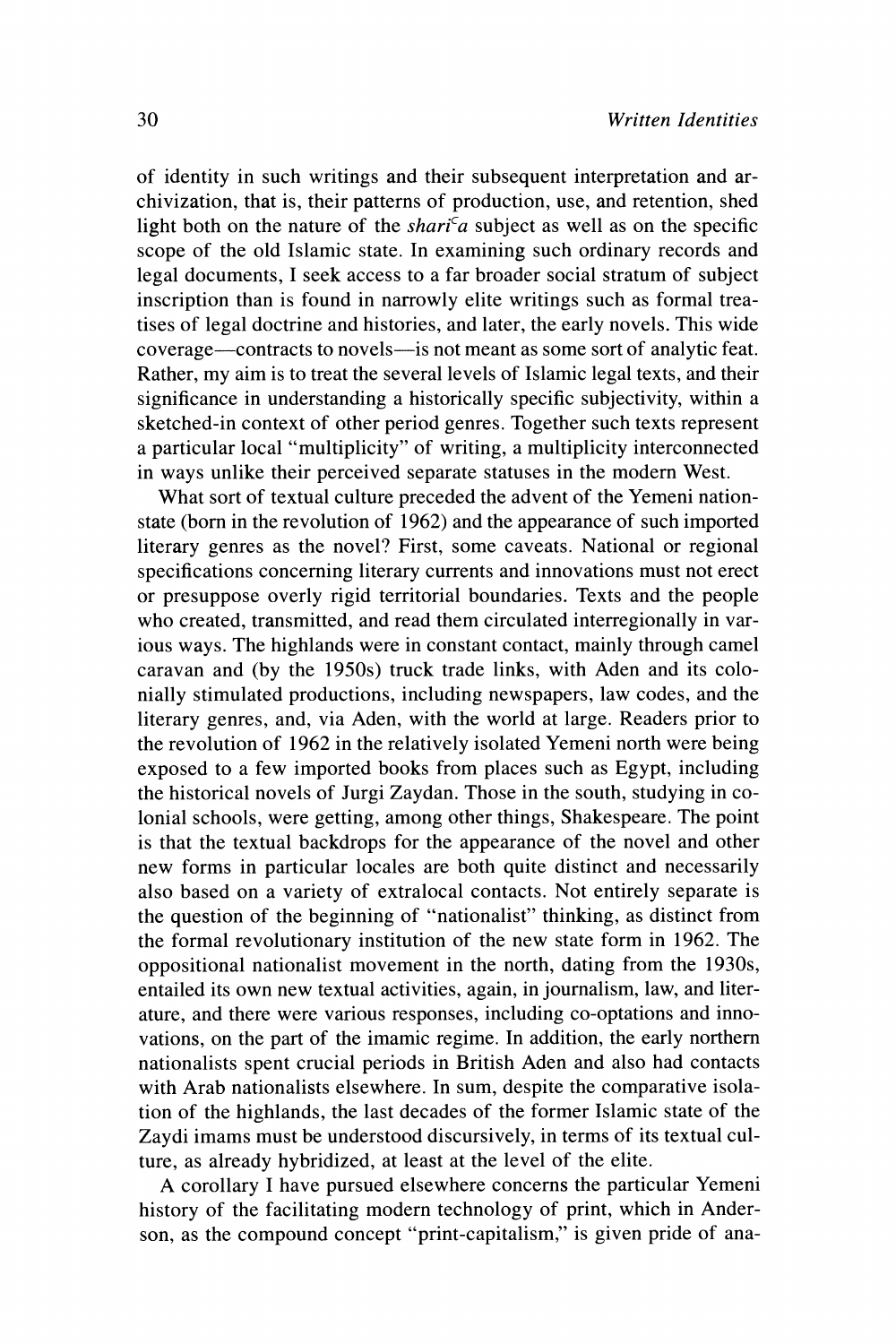**lytic place.24 A single newspaper existed in the highlands, but it was an imamic state product rather than a commercial enterprise, as was the case in Aden. In the highly politicized domain of history writing, beginning in the 1920s and 1930s and continuing until after the revolution, there were important discursive shifts, especially regarding such matters as the address of a much expanded readership, who eventually would be identified, after the revolution, in national terms as the "citizens" (mu***watinin*) and as the "people"  $(sha<sup>c</sup>b)<sup>25</sup>$  Such changes were associated **with the end of the manuscript era of historiography and were linked to the availability of print, although it should be noted that most Yemeni histories of the imamic era were printed overseas, mainly in Cairo.** 

**A major and distinctively Islamic genre of history writing, one especially instructive about notions of the individual, is the biographical history (the tarajim or tabaqat works). Included in such works, for many centuries in Yemen as across the Muslim world, were biographical entries on a stratum composed of noted scholars, major religious figures, educated leaders, and literati.26 This classical form of entextualization of individual biographies was highly stylized and elaborated, and frequently included excerpts of poetry, written by jurists as well as men of letters, as expressive tokens. Based as they were on premodern notions of identity, status, and knowledge, on formation in the defunct old-style school (the madrasa) and on a social pattern of restricted literacy, such biographical histories are no longer being written. The last of the genre**  in Yemen appeared after the revolution.<sup>27</sup> As a genre they have not been **replaced, except by such different and quintessentially modern works as "Who's Who in the Arab World" and by such new genres as autobiography. An important subgenre of scholarly identity, the ijaza, or "academic license," the textual artifact of concluded madrasa study, was a personalized document issued by a particular teacher to a particular student concerning mastery of specific books, or parts of books. The ijaza has likewise given way, in the familiar regime of a Ministry of Education, to nation-state-issued and standardized diplomas.** 

### **LEGAL TEXTS**

**Doctrinal Islamic legal discourses, especially those of the premodern era, that is, prior to efforts at Western-style codification, the earliest of** 

**<sup>24</sup> See Messick, The Calligraphic State (n. 13 above), chap. 6., Brinkley Messick, "On**  the Question of Lithography,<sup>"</sup> Culture and History 16 (1997): 158–76; and Benedict Anderson (n. 1 above).

<sup>&</sup>lt;sup>25</sup> See Messick, The Calligraphic State, chap. 6.

**<sup>26</sup> See Wadad Al-Qadi, "Biographical Dictionaries: Inner Structure and Cultural Significance," in The Book in the Islamic World, ed. George N. Atiyeh (Albany: State University of New York Press, 1995).** 

<sup>&</sup>lt;sup>27</sup> Muhammad Zabara, *Nuzhat al-nazar* (San<sup>c</sup>a<sup>5</sup>: Markaz al-Dirasat, 1979), published **posthumously.**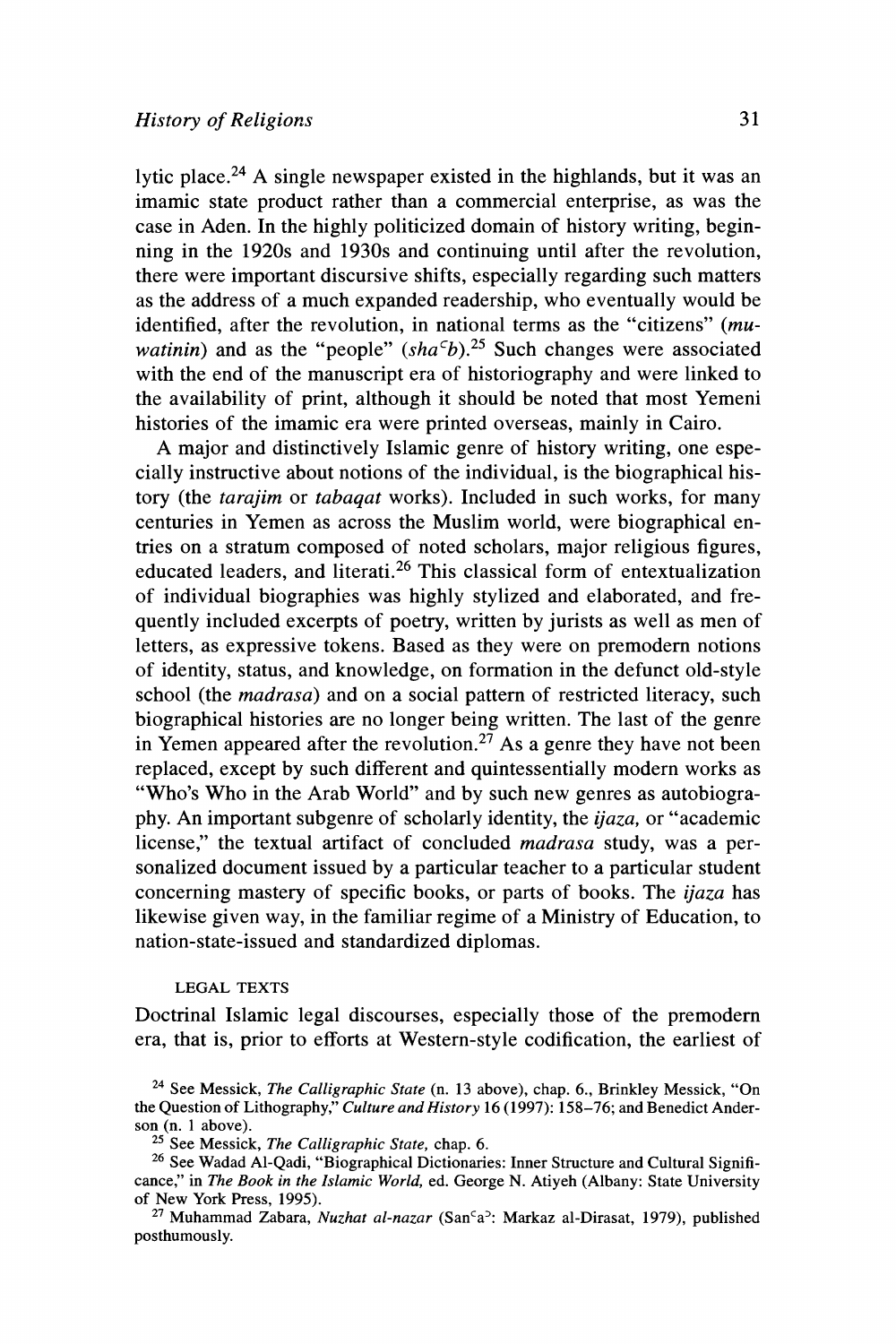**which began in the central Middle East in the late nineteenth century, involved law of a specific cultural and historical variety. The Islamic**   $shari<sup>c</sup>a$  or, more specifically, the humanly authored legal corpus known **as the fiqh, pertained to a different type of political authority than the nation-state. It comprised a different range of material, including, for example, chapters on ritual matters in addition to those on contracts and criminal law, and it was different in discursive terms as well. Where some of the old law books were written in condensed or rhymed form to facilitate memorization, republican law after the revolution would take the discursive form of numbered code artifacts in the international style of legislation.** 

**Unlike the situation in virtually all the colonial settings across the Muslim world, from North Africa to the subcontinent and Southeast Asia,**  in highland Yemen the *shari<sup>c</sup>a* jurisdiction was the exclusive type of **official venue, and its coverage was not limited, as elsewhere, to the nar**row sphere of family law. The *shari<sup>c</sup>a* courts were staffed by single *gadis* **who heard a full array of cases concerning landed and commercial property relations and criminal matters. In the prerevolutionary period, a distinction existed between "literature" (adab) and "law" (fiqh), but there were not as yet separate tracks of academic formation. Up until 1962, there were no lawyers in Yemen in the specialized sense. Anyone who had had any madrasa training beyond the elementary years of Quranic**  school had been exposed to the basic texts of the *fiqh*, which was the prin**cipal subject of advanced instruction. This common formation in the law meant that individuals who went on to become historians or poets, for example, shared a basic "legal" knowledge with those who became notaries, judges, or provincial governors. After the revolution, by contrast, Islamic law would be displaced from its position as the centerpiece of instruction to become one among a number of separate and parallel fields of academic study that could be pursued by students at the new national university.** 

**Tentative moves toward codification began in Yemen before midcentury, but modern codification per se did not begin in earnest until relatively late, in the 1970s. An innovative, but still recognizeably classical**  four-volume figh commentary, Taj al-mudhhab, was published in 1940.<sup>28</sup> **Unlike all its many highland predecessors back through the centuries, this book first appeared and circulated as a printed work. As the critic al-Baraduni reports, the new law book was enthusiastically received.29 Like the Ottoman code drafters of the late nineteenth century, twentieth-century** 

<sup>&</sup>lt;sup>28</sup> Ahmad b. Qasim al-ʿAnsi, Al-*Taj al-mudhhab*, 4 vols. (1940; reprint, San<sup>c</sup>a<sup>3</sup>: Dar al-**Hikma al-Yamaniyya, 1993).** 

**<sup>29</sup>CAbd Allah al-Baraduni, Al-Thaqafa wa-l-thawra fi al-yaman, 3d ed. (Beirut: Dar al-Hadatha, 1993), pp. 145-52.**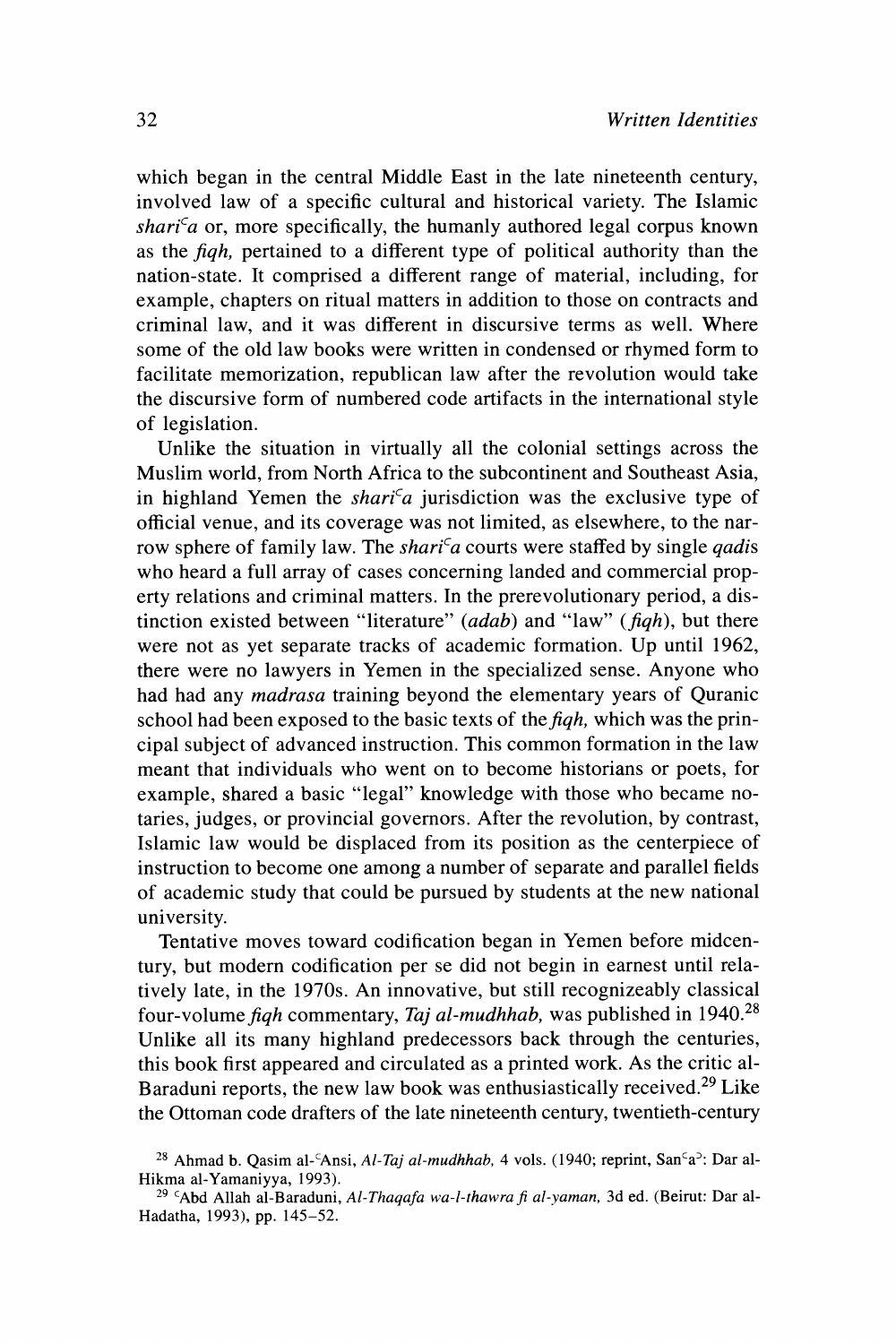**Yemen jurists had begun to express their general fatigue with the long fiqh treatises and in particular with the difficulty of extracting applicable rules.30 The Taj was saluted for its concision (not new in and of itself as there is a classical genre of "abridgment") together with its simplicity of expression. Specifically, the Taj eliminated the former attention to contradictory positions typical of the old commentaries. It focused narrowly on the Zaydi school of the ruling imam rather than systematically citing the views of other schools, such as the Shafi'is. In footnotes (also an innovation), the author cross-referenced the relevant opinions (ikhtiyarat) of the imam and he also took the unusual step of explicitly mentioning, often with a tone of resignation, the practices of custom. In all these respects, the Taj also contributed to redefining the categories of "author" and "reader" within the doctrinal corpus of the local legal "literature." Later, in the fifties, with legal codification the rage all across the Middle East, there was an important effort, authorized by the ruling imam, to**  further reduce the perceived complexities and prolixities of the local *figh* **literature to a concise, modern-style set of articles, but the results of this**  work were not published until long after the revolution. After the revo**lution, as in the Ottoman case a century earlier, the authorship of law generally would be removed from the hands of individuals such as imams and virtuoso jurists and made instead the collective responsibility of drafting committees and legislative bodies. At the same time, the formal identities and legal rights of the new, nation-state-era subject categories, the "citizens" and "the people," would be enshrined in newly promulgated types of texts such as the Yemeni Constitution.** 

# **PAPER IDENTITY**

**I turn now from the early "imported" genres, and from poetry, historiography, and the doctrinal level of the law, all elite and specialist literatures, to some of the mundane state records and ordinary legal documents of the era. It may initially be observed that imamic Yemen of the 1950s (and before) was a society and state without identity papers in**  the modern sense. Yemen was not yet a nation of citizens, of technically **"homogenous" individuals (in Benedict Anderson's sense) differentiated by their equivalent identifying documents. There were, of course, numerous other unwritten markers of prerevolutionary identity, including, then as now, dialect (indicating, in gross terms, e.g., origins in Upper Yemen vs. Lower Yemen) and especially attire, once highly elaborated according to status and occupation and now mostly dissolved, with the old strata themselves, into the comparatively modular dress of the classes of citizen.** 

**<sup>30</sup>See Messick, The Calligraphic State, p. 55.**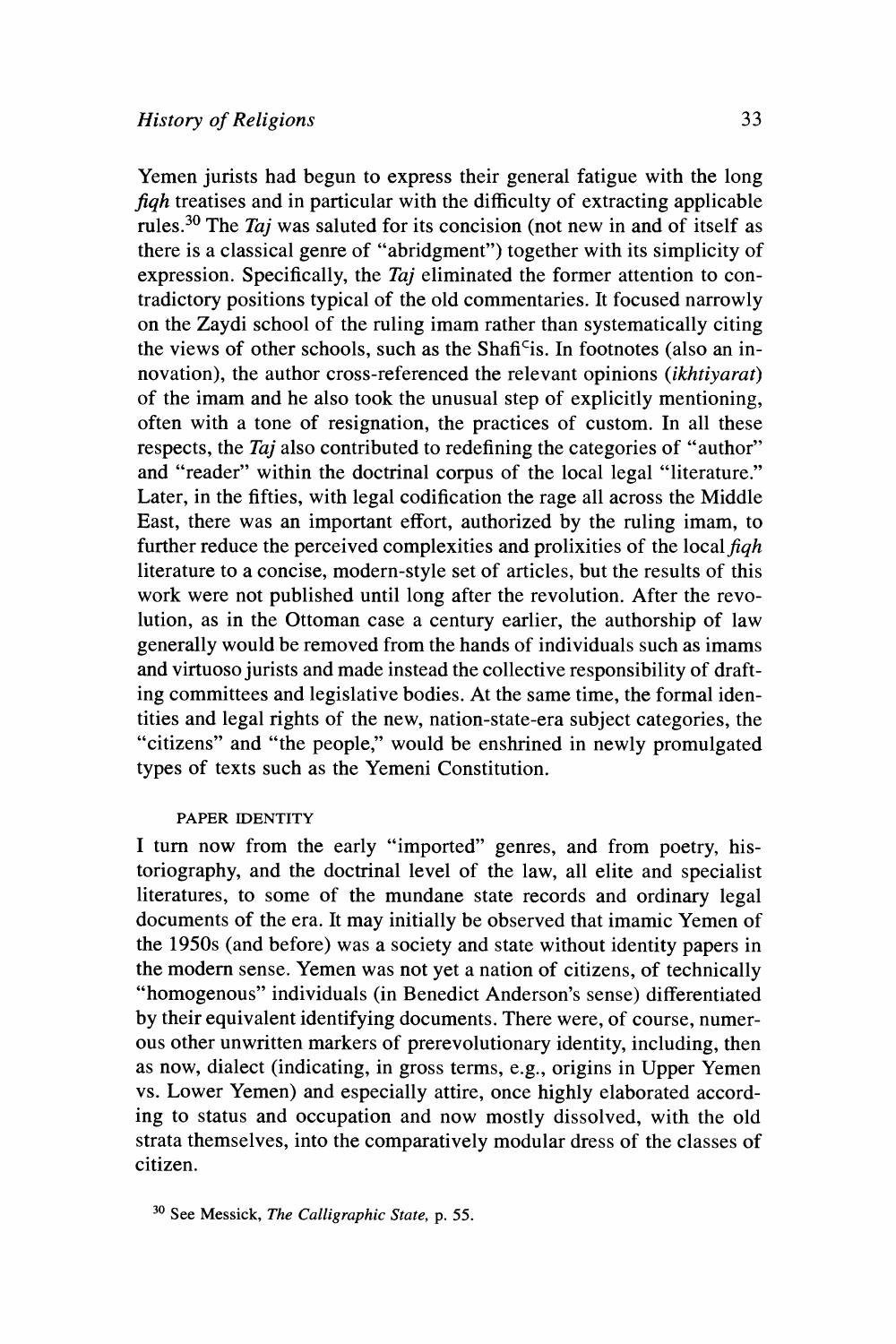**In the imamic era people did not carry on their "persons" (which consequently did not exist as such) the commonplace contemporary pieces of personal documentation that include national identity cards, driver's licenses, military conscription papers, or bank account cards. Such documents these days identify the Yemeni citizen by name and by one or more types of registered number, just as such individuals now have a numbered postal address, a telephone number, and a vehicle license number. With print, advancing commercialization, professionalization, bureaucratization, universal education, and international wage-labor migration, individuals also now have entire personal dossiers of documents, including certificates of birth and residence, diplomas of scholastic attainment, employment records, various sorts of attestations of marital, military, or tax status, and, for many, their passports.31 Integral to this familiar modern story of identity construction is the now ubiquitous photo studio that produces the required photographs to be placed on the various documents and reproduces the necessary multiple copies of the documents themselves.** 

**Imamic Yemen was a society without such proliferating, characteristically modern documents of personal identity, but it was not, to put it mildly, a society without written documents. The old state did keep records, and these included, for example, tax (zakat) and charity (sadaqa) lists and also simple personnel lists for the military and other administrations. This was not the massively detailed bureaucratic regime of the old Ottoman Empire, although the Ottomans in their time around the turn of the century in Yemen had tried to reform local bookkeeping practices. Imamic state record keeping generally was characterized by its informality, both in the concrete sense that its documentation practices predated reliance on printed forms and in the conceptual sense that it was not highly elaborated, rationalized, or standardized.32 While the state kept several types of lists, individuals typically held no personal versions, no certificates, whether originals or copies, to retain and use for themselves. Simple, handwritten receipts were given for the in-kind collection of the agrarian tithe, texts that gave one's name, village, and the type and amount of grain.** 

**Names, as they appear on the charity lists, for example, are instructive in their informality. They are different in this respect from either the formal names found on the legal documents of the period or from the several types of honorifics and otherwise extended names common to** 

<sup>&</sup>lt;sup>31</sup> A limited number of passports were issued by the imamic state—to diplomats, stu**dents studying abroad, and some merchants, such as those who regularly traveled to Aden** 

<sup>&</sup>lt;sup>32</sup> See Messick, The Calligraphic State, pp. 187-92 and 237-41.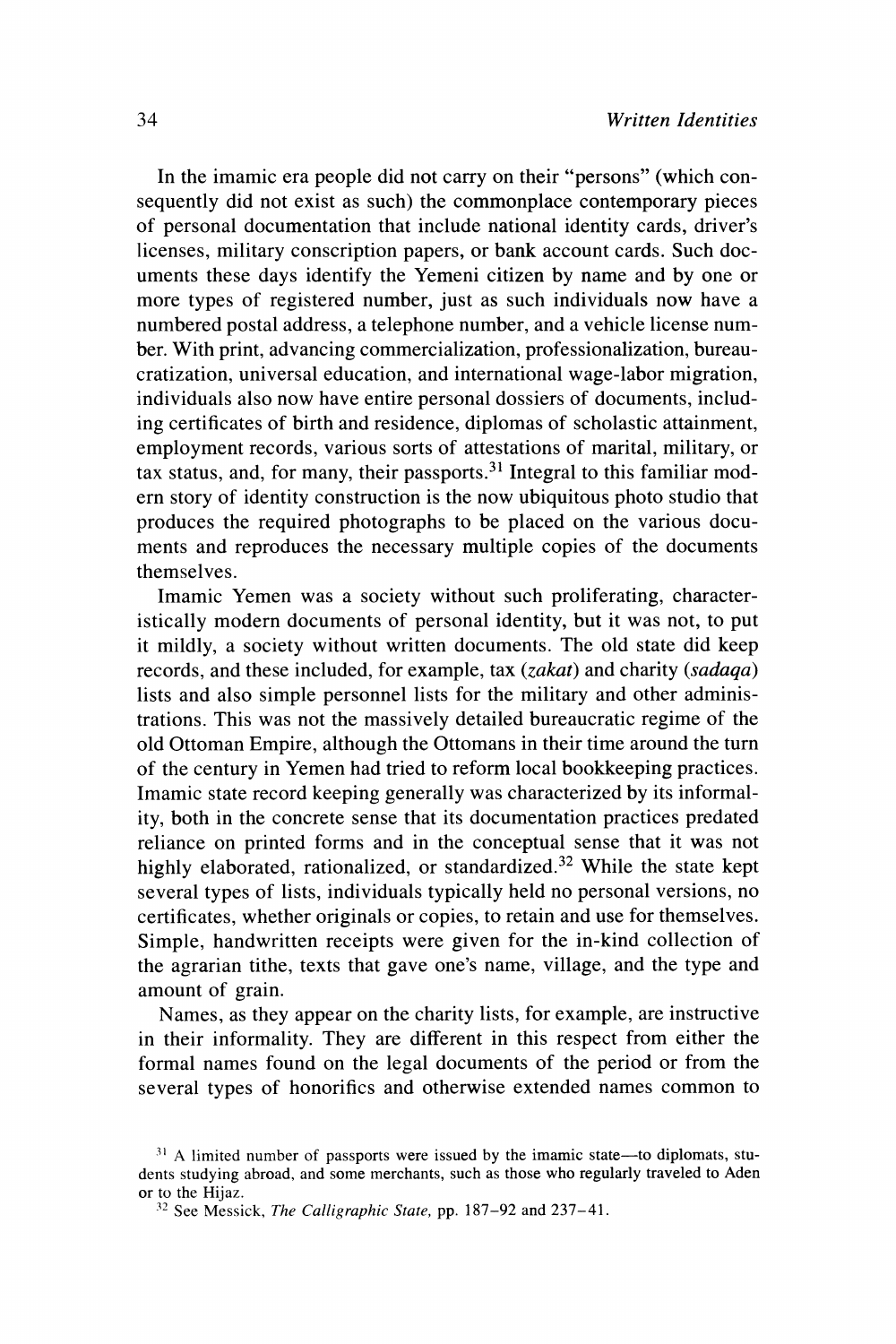**entries on notable individuals in the biographical histories. The charity lists for the quarters of the Yemeni town of Ibb are typical, although it should be noted that this charity institution was an urban phenomenon and Yemen in the 1950s was mainly a country of villages and rural population. As opposed also to the modem legal name, which now includes a permanent, Western-style "family name" (selected and established when the first identity papers were created some years after the revolution), these names are practical and local in their identifying style and referents. One charity list includes in reference to women, for example, "the wife of Muhammad Asad," "the sister of Ahmad Nagi," "the 'family' of Faqih Ahmad Muhsin," and "the mother of Muhammad Latif." At the time the lists were compiled, many women were not publicly identified by their first names. At home, but in the presence of guests, older men still call out to their wives using a son's name. When it came time, in 1975, to conduct the first national census, under the republican government, the problem of recording the names of wives, daughters, and sisters arose. Especially in rural districts, a patriarch would be offended and perhaps violent if a census taker asked for the first name of family women. A humorous skit was put on at the time in the town of Ibb to raise peoples' consciousnesses. A young actor playing the traditional turbaned tribesman smoking his long pipe is addressed and immediately enraged by the suit-wearing young teacher inquiring about "his" women's names. But also on one old charity list, however, perhaps indexing differences of status and town residency, one reads, "the free woman Muhsina and her**  children," "the divorced woman Rabi<sup>c</sup>a," and, simply, "Halima daughter **of al-Mubayyad."** 

**Many other names have further pragmatic identifications prefacing their names and pertaining mainly to the various afflications or social**  vulnerabilities that made them deserving of charity: "the sick ——," "the afflicted -----," "the aged ------," "the dumb ------," "the in**sane ," and "the orphans ." The local idiosyncratic practicality, as opposed to the standardized modernity of identifications on the 1950s charity lists, is further indicated by some identifications based on specified locations in specific quarters: " in the house of Qasim Ali," for example, as part of the individual's identifying one-line entry, or such identifying characteristics as "the son of Sinan with the cut-off leg." Such naming devices indicate a local town society of known individuals, a version of a "face-to-face" society based on gender and other social differences, rather than a modern one of theoretically equivalent citizen-strangers. The character of such lists speaks also to the limited bureaucratic reach and rationalization of the imamic state and to the limited degree of control and organization by the state of private identities. The extremely restricted, or at least informal and unelaborated sphere of**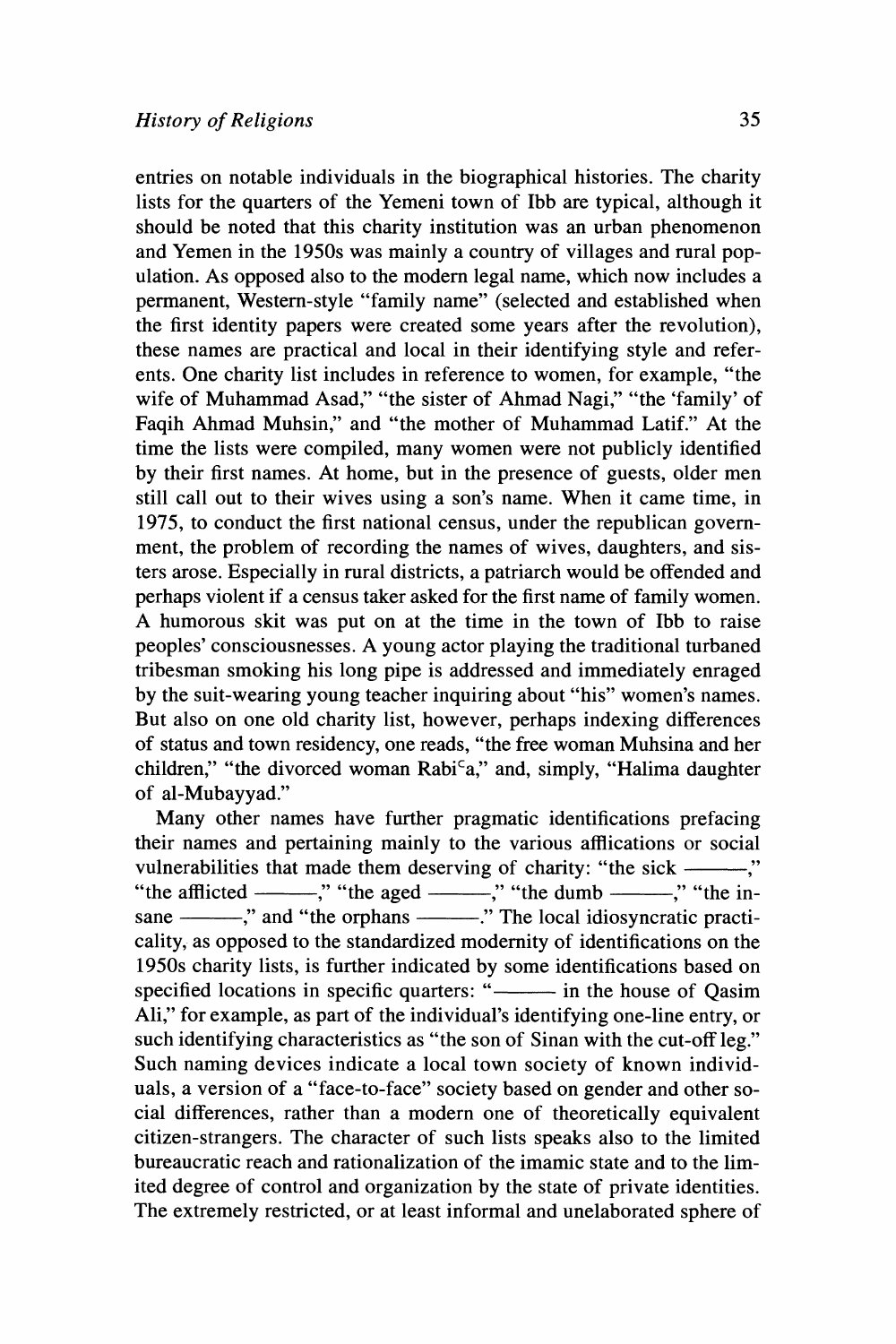**action of this state, in fact, poses a general problem for the use of such notions as "private" and "public."33 With the public sphere of the state so little elaborated, we need other language to describe the very large domain of the private.** 

**If imamic Yemen was a society largely without identity papers pertaining to individuals as such, there was, however, a proliferation of written documents associated with property relations. To the extent that it was documented in this agrarian society, individual identity was attached to landed property. Key dimensions of identity were mediated by property relations, between legal dyads such as seller and buyer, landlord and tenant, deceased and heir. An individual who was not an owner, tenant, or heir was, by virtue of his or her noninscription in any such property relations, likely to be an undocumented individual.** 

**The rugged mountains, valleys, and high plateaus of the Yemeni countryside are carved up into innumerable small terraces, curved and irregular in shape. Each such terrace is identified by a name, and sometimes also by collective names for sets of terraces or areas of cultivation. Some of the names are those of individuals or descent groups, but they are typically very old. None refer to living persons, except in a few instances to contemporary descendants. Each of the thousands upon thousands of terraces in any region is documented, often multiply so. As a minimum, for each piece of land, however small, ownership is established by a written deed or, more precisely, an instrument of sale and purchase (a basira), or**  else by an entry in an estate division document (a *farz*, or *fasl*) pertain**ing to an individual's ownership through inheritance. In addition, for all terraces that were sharecropped, which was the most widely practiced form of tenure, there usually was a further document of lease (ijara). In contrast to the property regime of a nation-state, however, all such documents were retained exclusively by the landlords or owners in question in their personal archives and registers. The state archived none of these documents, not even as copies or in the form of notations.** 

**Such texts rendered such parties as a landlord and a sharecropping tenant, for example, formally equivalent on paper, as contracting individuals. At the same time, however, sharecropping leases also offered partial representations of the many technical features of subordinance. This is based, in the specifics of each text, on a stated relation of a property owner, a rural tenant, and a particular plot of land. In addition to the harvest shares, such contracts specified other local obligations, including the maintenance of terrace walls, the required use of night soil, the delivering of a specified quantity of clarified butter to the landlord, and the provision to the landlord of one or more days of additional, corvee-style labor at his house. In the case of sharecropping leases, the legal contracts, the** 

**<sup>33</sup> See Aijaz Ahmad, In Theory (London and New York: Verso, 1995), pp. 107-9.**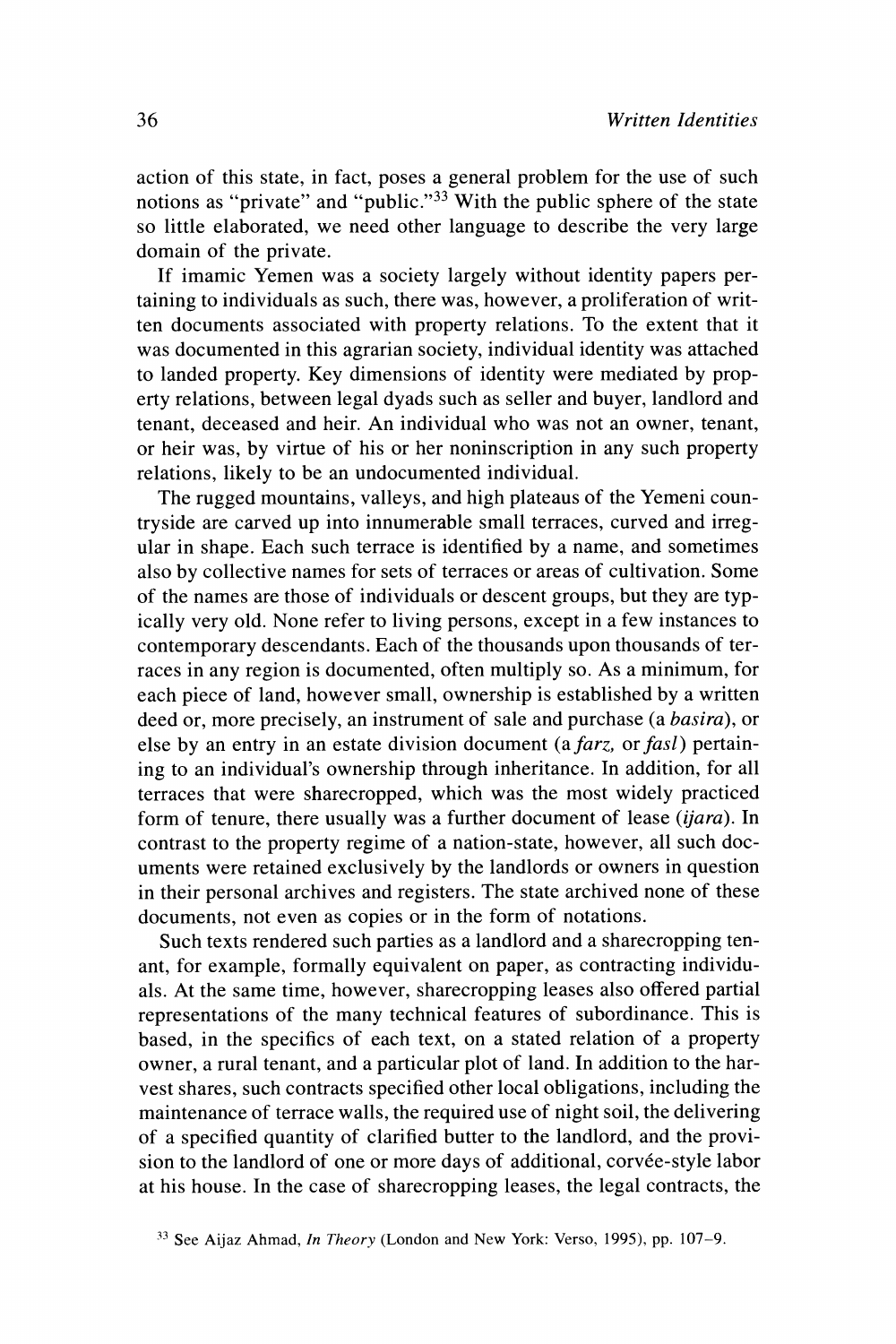**ijaras, were important artifacts of key human identities and relationships. If each contract is a legally phased micronarrative, collectively such texts record a local history of relations of production. As opposed to the purely elite quality of works of literary art, historiography, or legal doctrine, these were texts that connected the propertied elite, and ordinary property holders as well, with the masses of cultivators, subjects whose stories were not otherwise written.** 

**A distinctive legal form of private property (known as milk) was, and**  is, a fundamental shari<sup>c</sup>a institution. With the exception of endowments **(waqf), landed property in Yemen was individually owned, as a consequence either of purchase or through the system of partible inheritance, and it could be alienated by sale and by other means such as gift. The "modernity" of this property system is striking, as is the more than thousand-year-old (mercantile) capitalist orientation that is characteris**tic generally of the *shari<sup>c</sup>a*. The modernity of this property regime was **conditioned in numerous ways, however. An individual's freedom of**  action in selling a property could be limited by such distinctive, *shari<sup>c</sup>a***based legal constraints as a form of sale preemption or by the impediment of prior conversion into an endowment. At the same time, the predominance of individual ownership in Yemen was distinctive in comparison to the property regimes common to many other parts of the**  Middle East. These were characterized not so much by *shari<sup>c</sup>a*-based **individual property as by either state control and lease of land, as in the miri property of the former Ottoman Empire, or by forms of collective holding, such as musha' lands of the Arab Levant.** 

**As a consequence, where an important shift in property relations and in associated legal subjectivities is clearly evident in both doctrine and documentation from about the mid-nineteenth century in the Arab prov**inces of the Ottoman Empire, as *miri* or *musha*<sup> $\epsilon$ </sup> lands were converted to **registered individual title, in Yemen, where the property regime already was based on individual ownership, transitions in property relations (which also occurred much later) are much more difficult to recognize. Important changes nevertheless were under way in mid-twentieth-century Yemeni property relations, and these were associated with advancing commercialization and with the beginnings of large-scale wage-labor migrations out of the highlands. But because of the already existing "modernity" of the highland Yemeni property regime, such changes were not so directly reflected in, that is, they required no changes in, the legal formulations of the associated property doctrine or documentation. In the land documents, change nevertheless is subtly marked by shifts from payments in kind to cash, shortened lease periods, or shifting styles in the writing itself.34** 

**<sup>34</sup> See Messick, The Calligraphic State (n. 13 above), chap. 12.**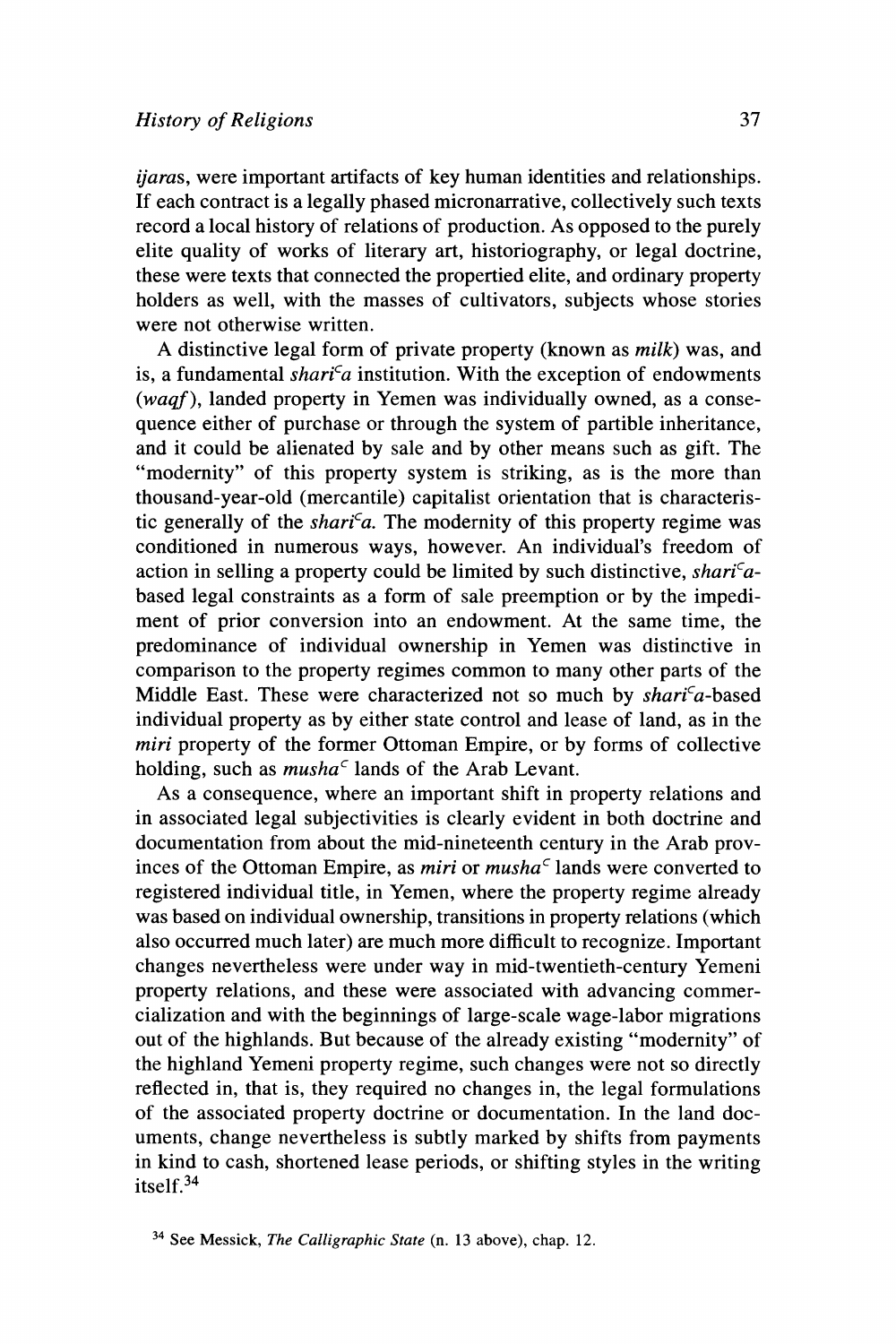**Most legal instruments of the twentieth-century imamic era were written by private notaries who operated without any form of state license or supervision. These legal specialists functioned in an institutional space**  that was, again, neither public nor private in the modern sense. It was **located outside the purview of the Islamic state and involved serving the public with acquired legal knowledge in a marketplace-demand fashion. Notary publics, licensed lawyers, and registries of written deeds are elements of a peculiarly modern type of property regime, an "imported" version of which appeared in the various regions of the Middle East in approximately the same periods as the new literary genres. Each such genre category of "literature," the legal and the literary, represented different textual dimensions in the development of complex local versions of the modern individual.** 

### **LEGAL NAMES**

**Unlike the informal names discussed earlier in connection with the state**  charity lists, *shari<sup>c</sup>a* property documents required the use of formal legal **names. I want to turn now to identity constitution in connection with such**  names in a different type of period legal writing, a *shari<sup>c</sup>a* court judg**ment. I take as an example the text of a murder case from 1960, in the last years of the imamate.** 

**The judgment document opens as follows:** 

In the shari<sup>c</sup>a court of the government seat of Ibb Province, the claim was **entered from Muhammad CAbduh Hassan and his wife, the free woman Hamda**  daughter of Muhammad <sup>c</sup>Ali Sa<sup>c</sup>id, residents of the village of <sup>c</sup>Adan Maghraba, **region of Balad Shar, after identification of the aforementioned and his woman by Hajj CAbud b. CAli and Qasim Nu'man, against the [individual] present with them at the legal session, CAli Muqbil CAbd al-CAziz al-Shamali, saying (dual) in their claim, and indicating the accused, that he killed their son Ahmad b. Muhammad CAbduh Hassan, with intent and enmity, by a stab of his dagger, a mortal stab, on the left side of the mentioned murdered man. The murdered (man) dropped dead from it at that instant and fell upon the ground without a spark of life in him.35** 

**In this era before family names had been chosen, registered, and entered on all manner of personal documents, individuals involved in legal contracts or in litigation were identified legally by their tripartite name (ism thulathi), comprising their own "first" name, their father's first name,** 

**<sup>35</sup> For a partial translation and analysis of the judgment document see Brinkley Messick,**  "L'écriture en procès: Les recits d'un meurtre devant un tribunal shar<sup>c</sup>i," Droit et société, **forthcoming.**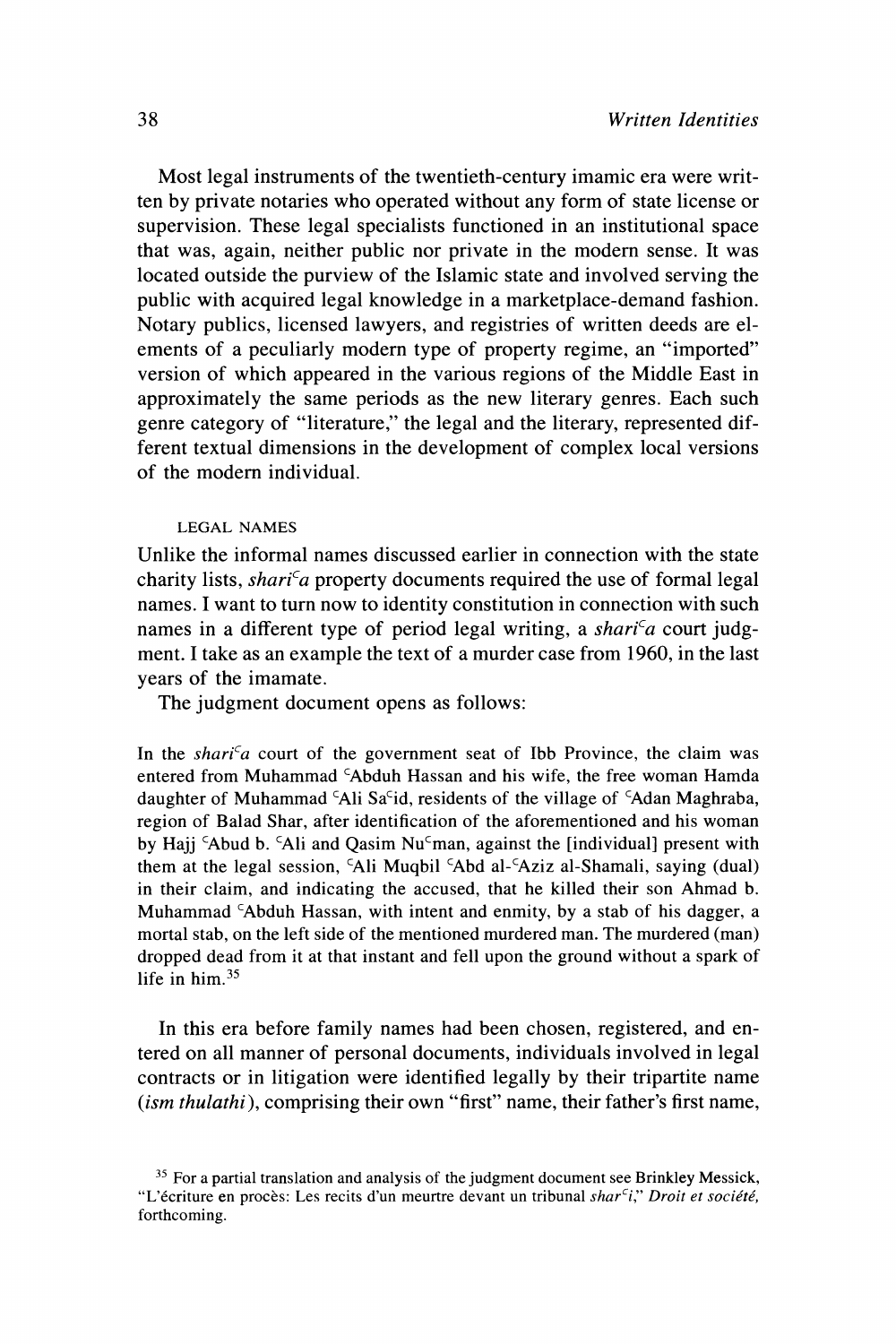**and their grandfather's first name, with "son of" either stated or implicit.36 In contrast to the informality and practicality of the names recorded on the local charity lists, the tripartite name constituted an individual's formal identity in the law. Thus, the father of the deceased is Muhammad CAbduh Hassan, his wife is Hamda, and her name is followed by "daugh**ter of," and three male first names, "Muhammad 'Ali Sa<sup>c</sup>id"; the deceased **is Ahmad, followed by his father's three names. In the case of the ac**cused, a three-part name, "Ali Muqbil <sup>c</sup>Abd al-<sup>c</sup>Aziz," is followed by a **type of name (a nisba),37 indicating a regional origin, here "al-Shamali" (the Northerner).38 Such nisbas were among the several types of old-style appended names that could be regularized as a "family name" after the revolution. In this and in all other types of legal documents, women's full names appear. Identity also was firmly territorial: the parties are identified by a named village of residence, in a named region, district, and province; that is, the unnumbered address of the era. In connection with his research on nineteenth-century homicide trials in Egypt, Rudolph Peters notes how errors concerning tripartite names could derail the legal process.39 In the Yemeni case, mistakes regarding names are given emphasis in the trial record. One witness, for example, refers to the deceased's brother as Ahmad, whereas that is the deceased's name. Another witness in the case gets the claimant's name wrong, and it is noted that he corrected himself only after prompting by another witness.** 

**How were the identities of parties to a case and those of the witnesses established in such a courtroom? In a contemporary Yemeni court, the parties would show their identity cards and the relevant numbers would be recorded in the record.40 Here, however, the claimants, "the aforementioned and his woman," must be identified by individuals known to the court. The names of these two identifying individuals are only twopart, however, in a shorthand indicating both that they are not parties to the case and that they are familiar to the court. The point is that it is through spoken human linkages, rather than any sort of supporting writ**ten identification, not to mention the modern photo I.D., that the identity **of unknown individuals must be established. Failures to make identifications in court are noted in the record. One witness, who had testified that** 

**<sup>36</sup>See Rudolph Peters, "Murder on the Nile: Homicide Trials in Nineteenth Century**  Egyptian Shari<sup>c</sup>a Courts," Die Welt des Islams 30 (1990): 98-116, p. 114.

**<sup>37</sup> See Clifford Geertz, "Suq: The Bazaar Economy in Sefrou," in C. Geertz, H. Geertz, and L. Rosen, Meaning and Order in Moroccan Society (Cambridge: Cambridge University Press, 19797).** 

**<sup>38</sup> I have used a pseudonym.** 

**<sup>39</sup> Peters, p. 114.** 

<sup>&</sup>lt;sup>40</sup> Compare Anna Wurth, "A Sana<sup>c</sup>a Court: The Family and the Ability to Negotiate," **Islamic Law and Society 2, no. 3 (1995): 320-40.**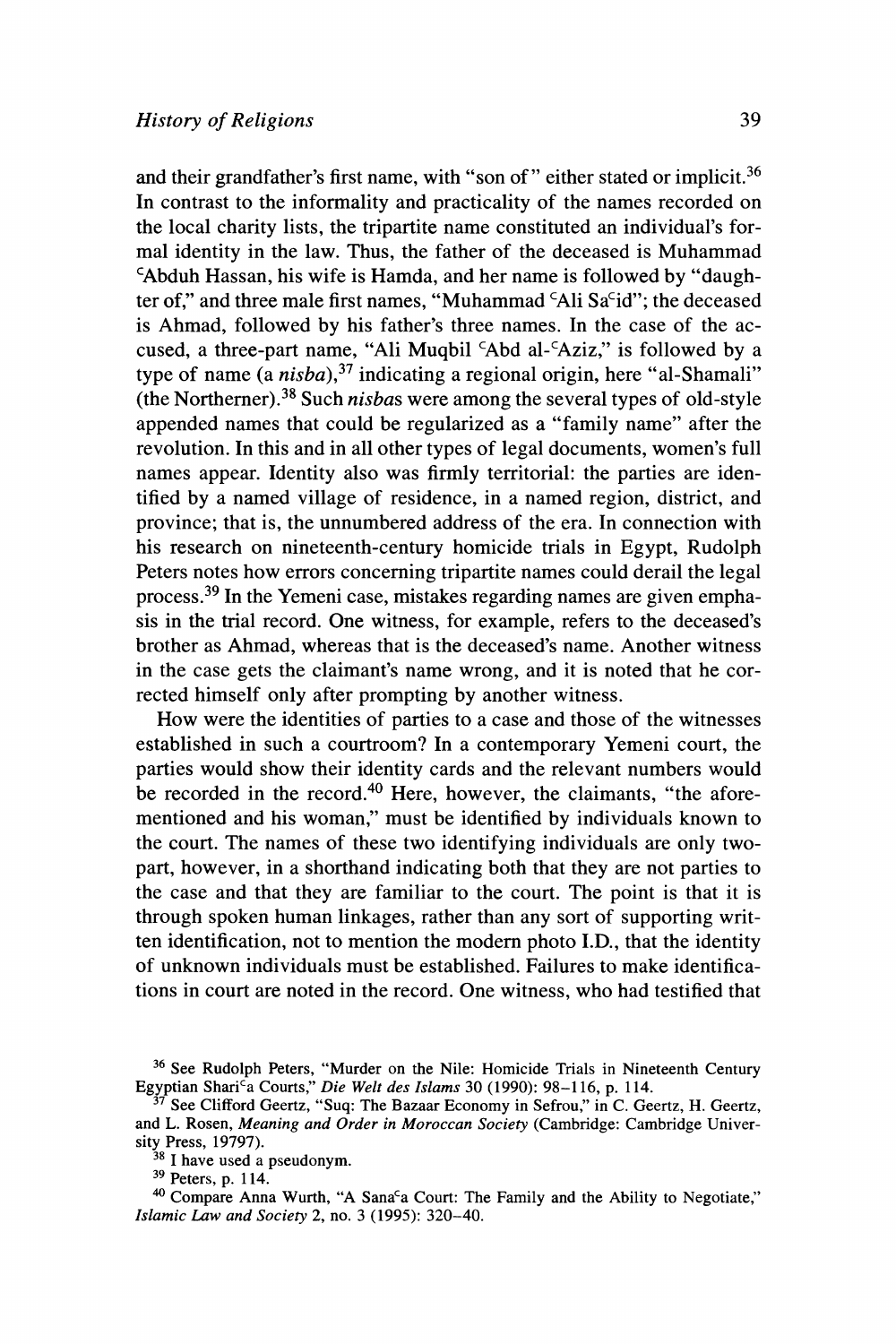**the accused had acknowledged the crime, was asked by the judge to identify him in the courtroom. It is reported in the record that "he indicated the father of the murdered man." Then, "CAli Muqbil was pointed out to**  the witness and the witness said, 'that's 'Ali Muqbil'."

**With respect to witnesses unknown to the court, which was the typical case, further identifiers were required. The testimonies of the first set of witnesses to appear for the claimants' side are recorded in the judgment document, and this passage is followed by one in which the identities of the witnesses are established: "The (identities) of the aforementioned**  witnesses were made known by Hajj <sup>c</sup>Abud b. <sup>c</sup>Ali and Qasim Nu<sup>c</sup>man and M. Qasim al-<sup>c</sup>Awadi and al-Faqih <sup>c</sup>Ali Qa<sup>2</sup>id al-<sup>c</sup>Umal. And they testified also to the probity  $\int_a^c \, d\alpha \, d\alpha$  of the witnesses and that they did **not know with respect to any of them any aspersion."** 

**As I have discussed in my book, witnessing, like academic instruction in the old system, was based on the ultimate authorities of human pres**ences and the spoken word.<sup>41</sup> A "just" (*cadl*) witness is the ideal con**veyer of truth, which was anchored in his or her identity as a Muslim and in the assumed accuracy of the senses in an individual of full capacity. A witness is an individual who was both at the scene and, later, present before the court. He or she is a transmitter of the securest form of human knowledge. A local society is a community of potential witnesses with the obligation to act as a witness based on Quranic verses. The linkages of witnessing also are comparable to those engaged in the transmission of hadiths (traditions of the Prophet). Witnessing is horizontal and community based, while hadith transmission is historical and genealogical in nature. In the doctrine concerning witnessing, and in hadith studies, there are comparable critical methods for inquiries into the integrity of the**  human links: the method of *jarh wa ta<sup>c</sup>dil*, "disparaging and declaring **trustworthy," is characteristic of both fields. In court cases, an initial stage in the validation of witnesses is their identification, by the supporting**  identifiers, who also declare that the witnesses are <sup>c</sup>adl, or just. A poten**tial later stage is when an opponent presents witnesses against the claimant's witnesses, that is, witnesses of jarh, or disparagement.** 

#### **LEGAL BODIES**

**The initial claim in the cited murder case also contains the following passage: "The aforementioned murdered man has no heirs except his parents, his father and his mother, the aforementioned accusers, and they**  demand shari<sup>c</sup> retaliation (*qisas*) from the one specified in the claim, this **for his murdering of a Muslim with intent and enmity."** 

**<sup>41</sup>Messick, The Calligraphic State, chap. 11.**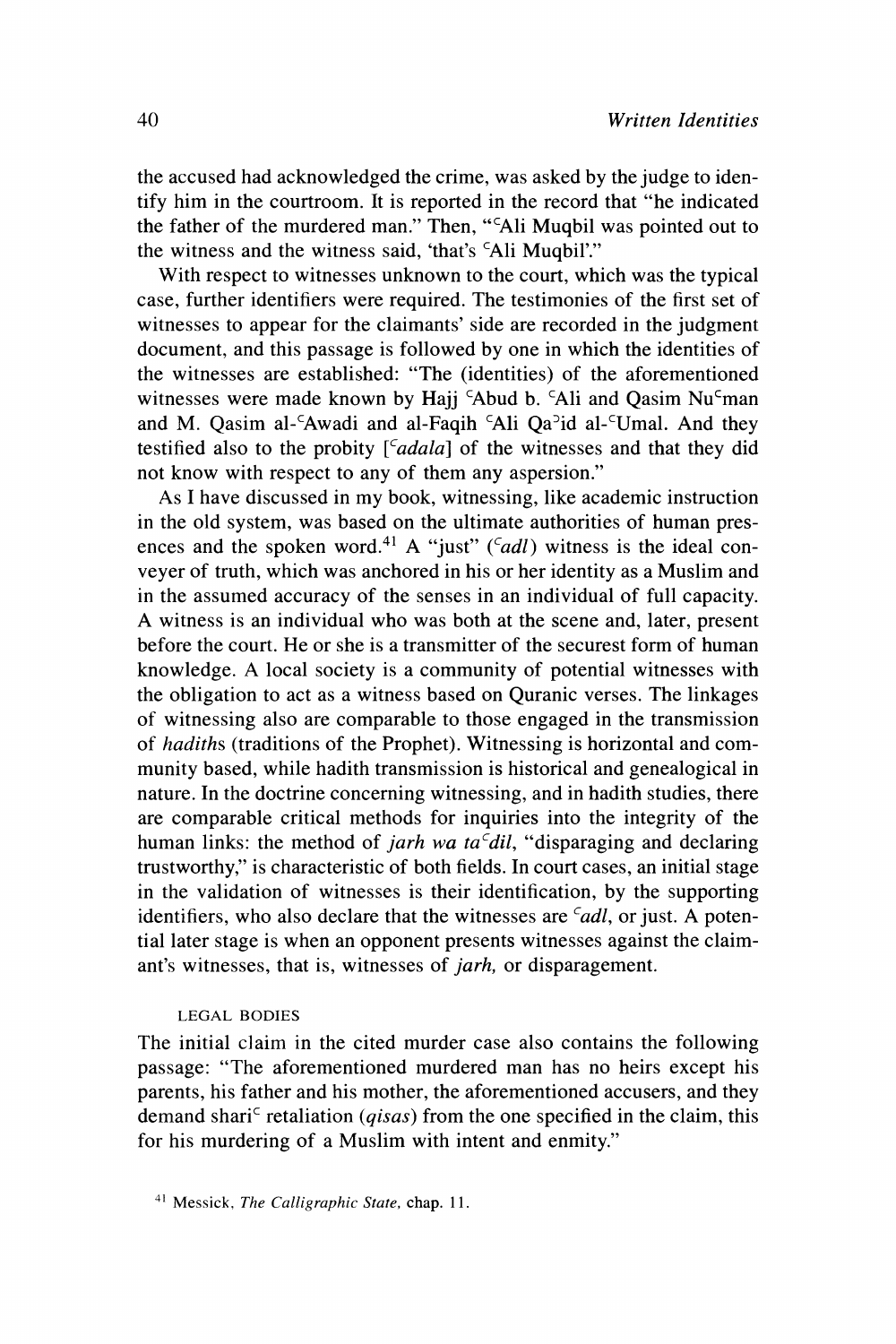**41** 

**A distinctive feature of homicide trials prior to the revolution, and prior to the existence of an office of public prosecution, was that they were "privately" brought, by the awaliya' al-dam, those with rights to the "blood," that is, in a period and doctrine-specific sense, rights to the person. These rights are sometimes also referred to as concerning a nafs, a "soul" or "person." In any claim brought in this manner, it is important to go beyond identification of the claimants to specify their status in relation to, in this case, the deceased, and to indicate whether there are any others who might also have relevant statuses. Here the case is brought by the victim's father and mother, who are asserted to be his only heirs.**  In shari<sup>c</sup>a law it is the awliya<sup>3</sup> al-dam who have the right to demand **retaliation (qisas) if they can prove their case. Thus, the initial eyewitnesses for the claimants also support the basis of the parents' claim: "Each of them also bore witness to the fact that the deceased's heirs are confined to his father and his mother and that he has no heirs except for them." The Republic of Yemen now has a state prosecutorial office (the niyaba) that is charged, by legislation of 1977, with a newly created public responsibility for bringing homicide cases to trial under the terms of the new penal code and the law of criminal procedure.42 In the Islamic state of the 1950s, by contrast, homicides, and crimes in general, engaged not a public interest of the state (although it did provide the legal forum) but that of private victims, their heirs, and the kinspeople of the accused.** 

**As is true to a lesser extent in all types of prerevolutionary litigation, kinship terms and arguments were commonly deployed in homicide cases. In their doctrinal works, the jurists themselves carefully distinguished between the meaning of words "in the language" (classical Arabic) ver**sus their technical usage "in the *shari<sup>c</sup>a*." In the written court records, **some familiar kin terms, including many important rubrics of identity specification, take on specific legal significance. In the course of the trial at hand, for example, the two sides repeatedly argued in the language of**  kinship. The claimants assert that "group spirit" (*'asabiyya*, Ibn Khal**dun's famous term for kinship solidarity among tribesmen) moved their opponents to bring false testimony. Specifically, it is argued, the opponents illegally brought witnesses from their own clan, their** *cashira***, and from those under their sway, their tenant farmers. It is further argued that the witnesses for the defense were among the potential blood-moneypaying relatives of the accused, which should disqualify them. These witnesses are described as "descendant from a single grandfather," and thus as constituting a single compensation (ghurm) group. Finally, it is claimed** 

**<sup>42</sup>See Brinkley Messick, "Prosecution in Yemen: The Introduction of the Niyaba," International Journal of Middle East Studies 15 (1983): 507-18.**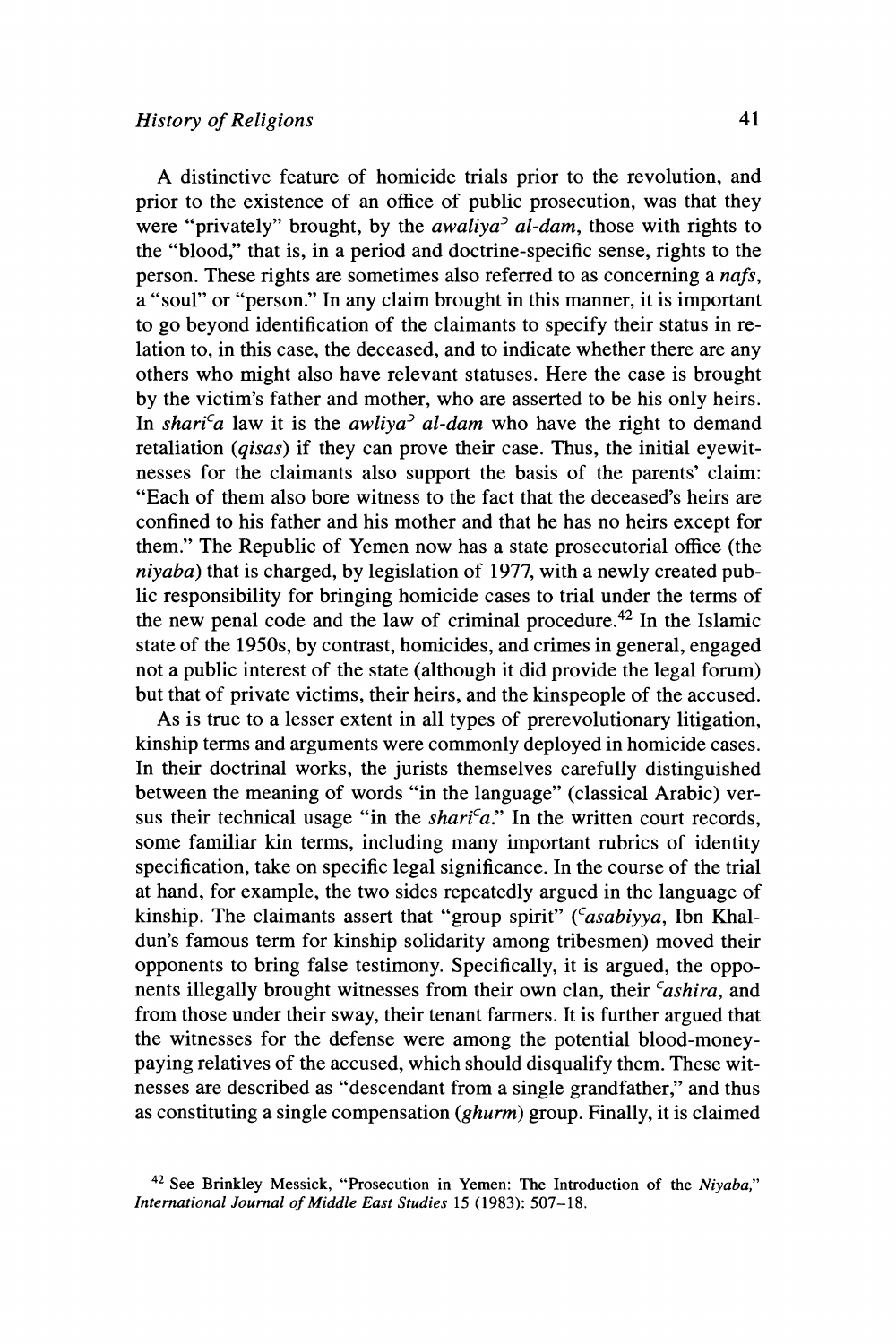**that they are defending the accused as one of their agnatic cousins, one of their awlad al-'amm.** 

In homicide cases tried under the auspices of a  $shari^c a$  system such as **existed in Yemen, a version of the legal institution of inheritance rights is engaged, and it is in this connection that the father and mother are referred to technically as the victim's "heirs" (waratha). Individual iden**tity, in legal terms, is closely bound up with the *shari<sup>c</sup>a*'s renderings **of familial relations, including its premodern form of individualism, based on partible inheritance; its distinctive version of the nuclear family; its particular assertions of womens' rights; and its continued, but backgrounded reliance on the rights of the male-line descent group, the Casaba. The relevant awliyya al-dam in a homicide case, those with rights to the "blood" or to the "person," those who can bring a claim, are precisely the victim's heirs in the estate inheritance sense. On the other side in such cases a similar kin group constellation is engaged by the litigation process. The case at hand ended in a finding of guilt and gave the right of legal retaliation to the claimants, who called on the state to exercise it. Another potential outcome, however, was the acceptance of "blood money," that is, financial compensation instead of retaliation. In such outcomes two kin groups confronted each other as the payers and**  the recipients of the money transferred. The *caqila*, a word common in **colloquial discourses of "tribe," and equivalent to the male-line descendants, were the specific legal individuals who paid the blood money on the murderer's side and received it on the victim's side.** 

**Such relations of individuals to their kin groups are potentially complex and, as the homicide case illustrates, situational. Analyses of such relations, of course, also represent one of the conventional sites for anthropological discussions of personhood and identity.43 In the anthropology of the Middle East, such discussions have centered also on the applicability of the venerable theory of the segmentary lineage. It is commonly claimed that the shari'a law of homicide served to reduce the sphere of legal retaliation to the perpetrator of the homicide alone, thus helping to combat the endless cycle of killings and the multiple retributions of feuding in the pre-Islamic past.44 This further illustration of the**  individualism that runs through the *shari<sup>c</sup>a* is attached to a concept of in**dividual guilt, anchored ultimately in an individual intention to kill. But in the doctrine, just as egalitarian notions coexist with countervailing** 

**<sup>43</sup>See, e.g., Clifford Geertz, "Person, Time, and Conduct in Bali," in The Interpretation of Cultures (New York: Basic, 1973); and Clifford Geertz and Hildred Geertz, Kinship in Bali (Chicago: University of Chicago Press, 1975).** 

**<sup>44</sup> See, e.g., N. J. D. Anderson, "Homicide in Islamic Law," Bulletin of the School of Oriental and African Studies 13 (1951): 811-28.**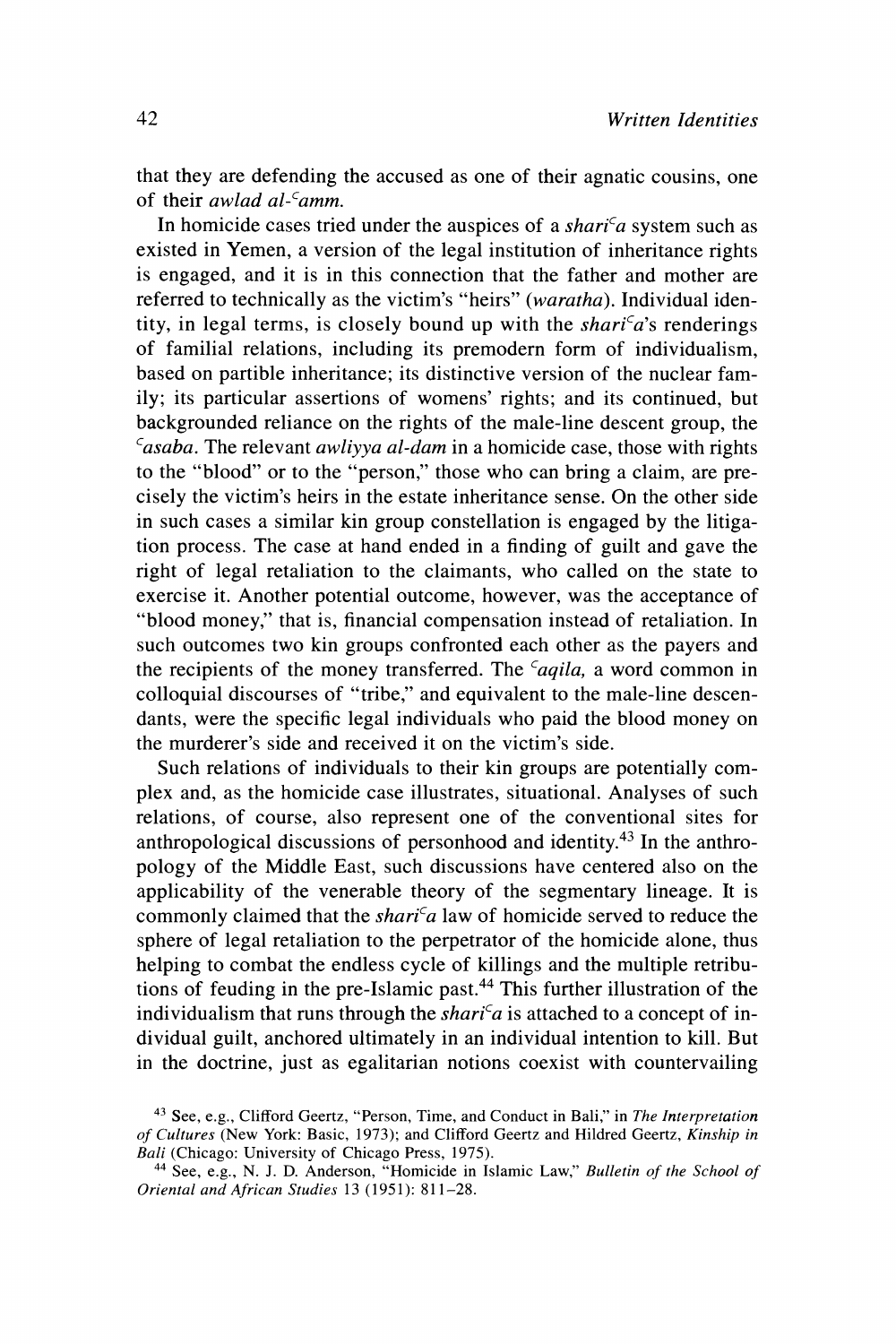concepts of hierarchy, so *shari<sup>c</sup>a* constructions of individual identity co**exist with rights pertaining to social collectivities, including both kinsmen and the Muslim community (the umma).45** 

**As is illustrated by the example homicide case, the physical body is itself understood in legal terms. Homicide falls in the general legal category of "wounds" (jinayat) and standard chapters are devoted to this subject in the fiqh works. There also were small, specialized treatises (the urush works), some in rhyme for easy memorization, that set levels of monetary compensation for everything from a bruise to a death. Where heirs can receive compensation for a death, wounded individuals receive compensation themselves. In addition to their elaborate conceptions of the body and its potential injuries, these written compensation rules are one of several important sites for the legal specification of social differences along the lines of gender (a woman's murder is compensated at half the rate of a man) and, in former times, freedom versus slavery.** 

**In the "injuries" doctrine, the identity of the body merges with that of a commodity. The fiqh manuals thus also discuss injuries to property.46 The wound evaluation doctrine also is coupled with a premodern medical science. In the homicide case, the corpse was carried in to the town to the district officer, who made a simple examination, the only such "medical exam," and he issued a report. He evaluated the body, not as a professional coroner or medical examiner, but using the body and wound terminology of the old treatises. The "lethal stab wound from which he died" is simply identified as "located in his side below his left ribs (and) penetrating the abdomen." Since this historically specific regime of "bodily techniques" did not include the familiar modern technology of fingerprinting to establish identity and to connect individuals with objects, the bloody dagger that also was brought in represented a fairly simple piece of evidence. The eventual evidential import of both the corpse and the dagger rested instead with the assembled men, the witnesses of the crime who appeared before the district officer. Contemporary Yemeni**  law now requires modern-style medical examinations to implement its **new code of criminal procedure, but the requisite expertise is lacking.** 

### **LEGAL INTENT**

**From legal identity construction in connection with formal naming and through the associated techniques of witnessing, and with respect to rights**  in the body, I turn now to the individual  $\text{shari}^c a$  subject as fundamentally constituted by intent. All *shari<sup>c</sup>a* analyses ultimately turn on matters of

**<sup>45</sup> See Messick, The Calligraphic State (n. 13 above), pp. 152-66.** 

**<sup>46</sup> See, e.g., al-CAnsi (n. 28 above), p. 312.**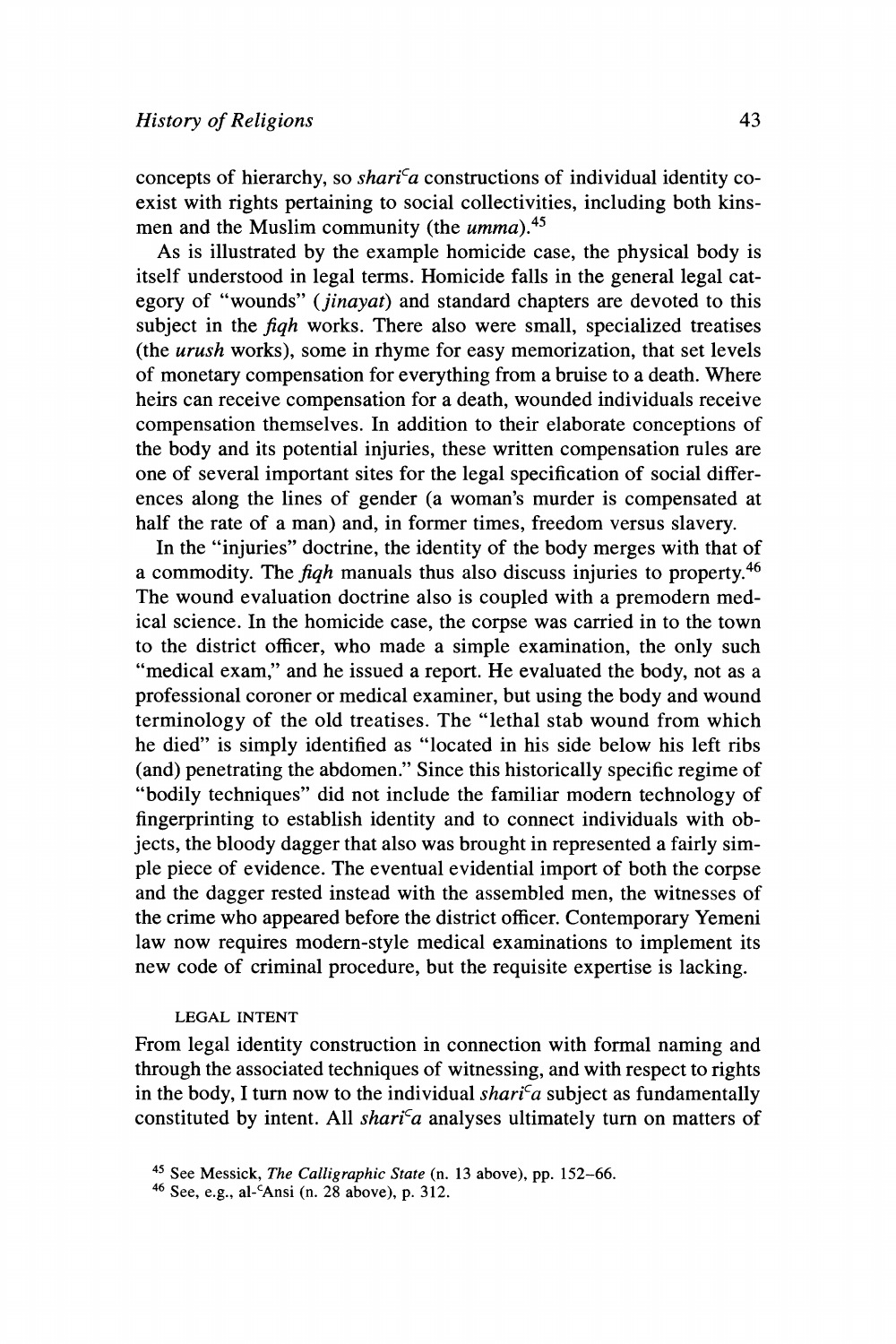**intent.47 Central to winning a homicide case, to continue the previous example, is the establishing of homicidal intent by means of evidence. In the case at hand, the required doctrinal formula, that the murder occurred "with intent and enmity," is frequently quoted in the record, beginning in the opening claim. On the basis of his case materials from Muslim courts in Morocco, Lawrence Rosen has led the way in the anthropological study of legal intentionality, stressing the connection between such cul**tural conceptions and related concepts of the person.<sup>48</sup> Rosen has empha**sized the social-contextual, namely, how overt acts and social identities are understood by judges and others as indices of the inner intentional state. By contrast, I want briefly to indicate how Muslim jurists of the Zaydi school in Yemen formally conceptualize intention and how this bears on their theoretical analyses of spoken words and writings, specifically the sorts of Yemeni legal documents discussed earlier.** 

**In contract law, with sale as the model, Muslim jurists of the fiqh grounded their analyses in the existence, or not, of the requisite intention, or consent, between the parties. Among Yemeni jurists, however, there were important differences of opinion concerning the relationship of spoken contractual words to intent. One view, that of the fifteenth-century Imam al-Murtada, held that contractual words had legal significance as indicators of consent and that, as a consequence, linguistic analyses of contractual expression were required.49 The opposing view is exemplified by Imam Yahya, the Yemeni ruler who died in 1948. The imam issued a concise personal opinion on the issue, which states, "[Specific] wordings (alfaz) are not conditions in sale, that is, in the offer and acceptance, or in lease, since the crux of authority is mutual consent (taradi) regarding all that is indicated."50 In the late nineteenth century, the new** 

**47 See Y. Linant de Bellefonds, Traite de Droit Musulman Compare, 3 vols. (Paris: Mouton, 1964). In a recent article, "The Valorization of the Body in Muslim Sunni Law" (Princeton Papers: Interdisciplinary Journal of Middle Eastern Studies 4 [1996]: 78), Baber Johansen contrasts two spheres of the law, the "commercial" and the "social," the former based on analyses of intent and the latter involving a "strict formalism with very little place for intent." In another recent article, "Intention and Method in Sanhuri's Fiqh: Cause as Ulterior Motive" (Islamic Law and Society 4, no. 2 [1997] 201), Oussama Arabi discusses**  the work of the influential mid-twentieth-century Egyptian code drafter, <sup>c</sup>Abd al-Razzaq al-**Sanhuri, on the issue of intent. It was Sanhuri's modernist aim to find notions of ultimate intent in Islamic law similar to those in modern French law. Although all four Sunni schools of law agree on the importance in contracts of the specific subjective condition of consent (rida, taradi), they disagree on the legal weight of larger intentions, which Arabi refers to** 

<sup>48</sup> See Lawrence Rosen, "Intentionality and the Concept of the Person," in Criminal Jus**tice, ed. J. R. Pennock and J. W. Chapman (New York: New York University Press, 1985), pp. 52-77, The Anthropology of Justice: Law as Culture in Islamic Society (Cambridge: Cambridge University Press, 1989), and Lawrence Rosen, ed., Other Intentions (Santa Fe, N.M.: School of American Research Press, 1995).** 

<sup>50</sup> 'Abd Allah al-Shamahi, Sirat al-<sup>c</sup>arifin (San<sup>c</sup>a<sup>5</sup>: Matba<sup>c</sup>at al-Ma<sup>c</sup>arif, 1937), p. 6.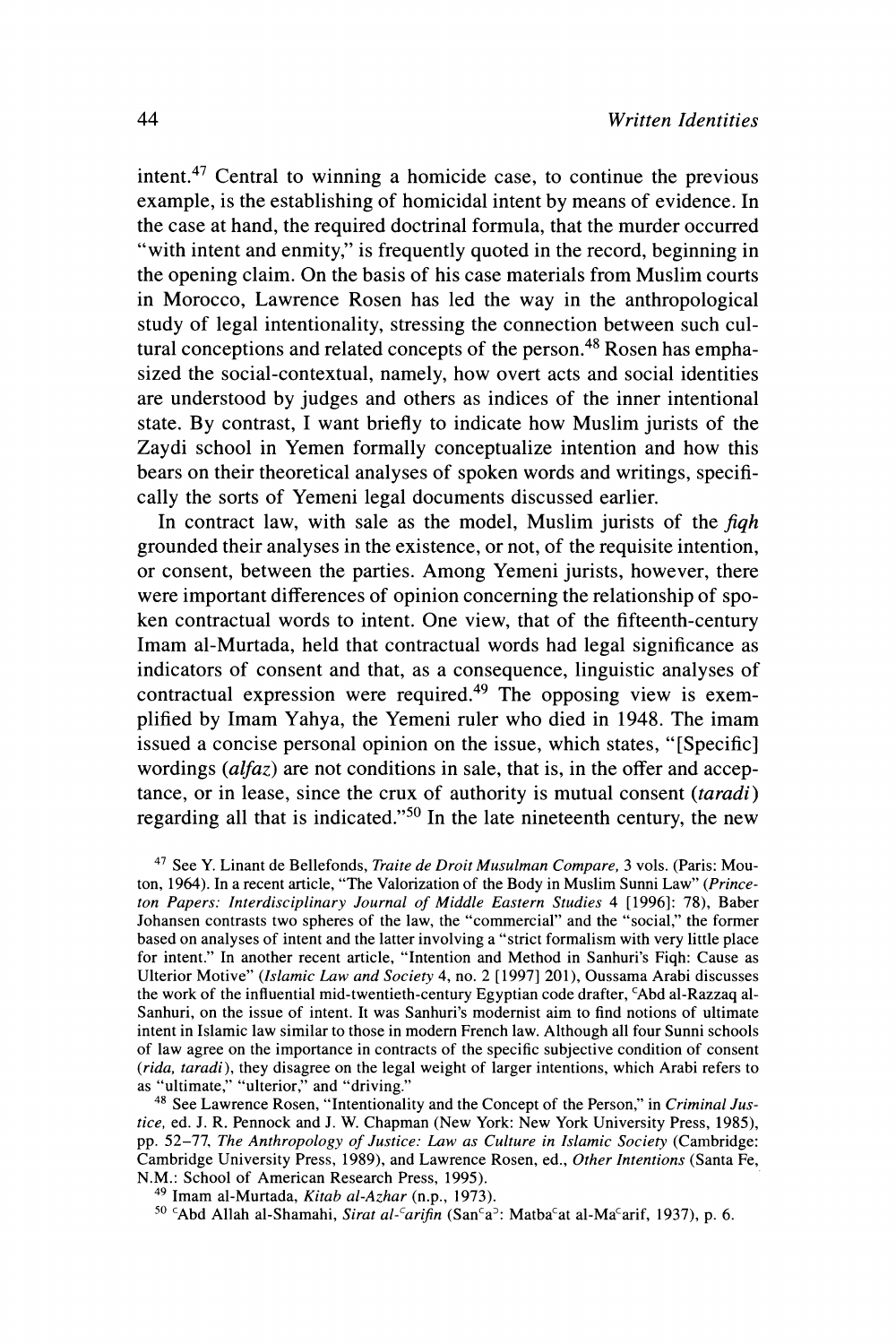**Ottoman civil law code, the Majallah, had articulated a similar general principle: "Decisive in contracts is intentions and meanings, not wordings and forms." According to the Yemeni commentator on the imam's opinion, neither the particular legal "forms" (siyagh) nor the "wordings" of an agreement constitute conditions.51 "Rather," he states, "the crux in implementing a sale or in cancelling it is the consent of the exchangers and their [having] parted consenting." This consent, however, is seated internally, specifically in the "heart." For purposes of legal analysis, the existence, or not, of "consent" or, more precisely in bilateral contracts, of "mutual consent" (taradi), and thus of the legality of the transaction, and thus also the existence of the property rights and of whatever identities are entailed, may be established through an examination of "manifest expression" (zahir al-khitab) or by means of an available "sign" or "indication" (imarah). This determination involves any avenue of communication, "any way we can learn of the occurrence of consent, by any method we perceive it, whether act or word." The point is to establish "consent to the exchange," to "taking and giving" in the case of a sale contract, by means of what is known technically as "contextual evidence" (qarina).52 A basic tension in such analyses is that "the wordings they [the parties to the contract] stipulated" represent one of the basic forms of this contextual evidence.** 

**At the same time, however, contractual wordings represent "only the**  voiced word (al-qawl), which translates what is in the spirit (nafs).<sup>53</sup> In **and of itself, then, the specific wording employed in sale and related bilateral contracts is not to be considered constitutive or binding, but this same wording may serve as a principal type of contextual indicator concerning that which is constitutive and binding, namely, consent. In such analyses, in a culturally specific foundationalism, it is assumed that a bedrock of human authority and truth exists, but also that it is located at a remove from ordinary discourse, internally (in the "heart," or in the "spirit") in the elemental "language," if that is the appropriate term, of human intention (qasd, niyya).54** 

**In another domain of legal acts, however, this works differently. In contrast to sale and the related bilateral contracts, in the domain of unilateral** 

**<sup>51</sup> Ibid., pp. 6-10.** 

**<sup>52</sup>See Wael Halaq, "Notes on the Term Qarina in Islamic Legal Discourse," Journal of the American Oriental Society 108 (1988): 475-80. See also N. J. D. Anderson, Islamic Law in Africa (London: Frank Cass, 1970), p. 372, where qarina is defined as "context, indication, circumstantial evidence."** 

**<sup>53</sup> al-Shamahi, p. 8, where the association of consent and nafs is explicit.** 

<sup>&</sup>lt;sup>54</sup> In the sale chapter of *fiqh* works, *qasd* frequently is used; in the  $i<sup>c</sup>badat$  (ritual) sec**tions, niyya is more common. According to one definition the two are interchangeable: "al-Niyya is al-qasd and al-irada, which are found in the heart of the individual of full capacity,**  [and is] not simply  $al$ -lafz [wording], nor simply faith  $(al$ -i<sup>c</sup>tiqad) or knowledge" (see n. 2, **by an unidentified annotator, in al-'Ansi, p. 38).**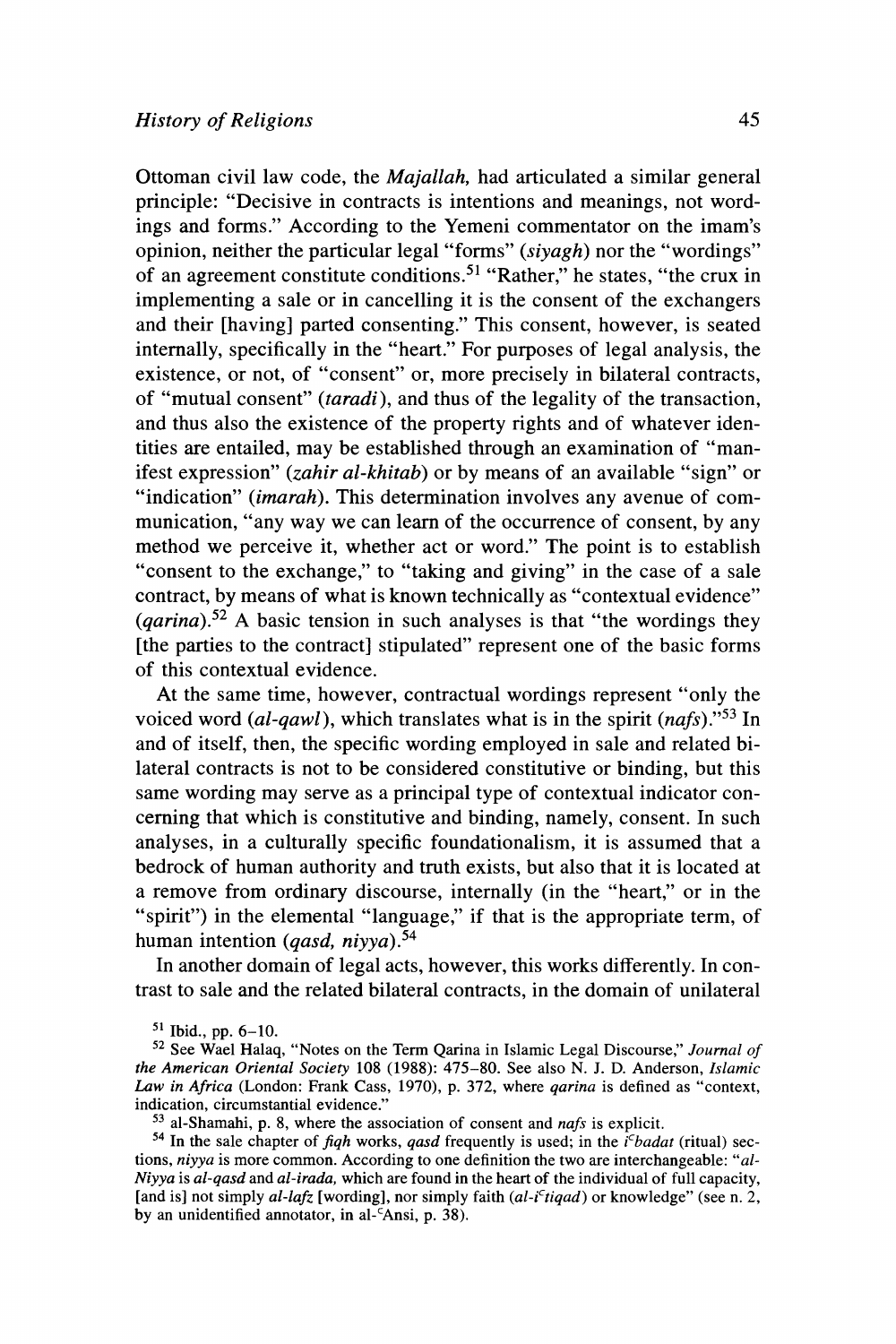**acts, such as repudiation (talaq) of a wife by the husband, there is no reciprocal, dialogic form of utterances (such as the "offer and acceptance" in sale). Instead, the types of utterances evaluated in discussions of repudiation are unilateral declarations by the husband. In this legal domain, "wording" (lafz) can have independent weight. Furthermore, while a sale can be constituted at the level of intention alone, however, a repudiation cannot: "It cannot occur simply with intention, rather wording is required."55 In fact, unilateral repudiations become binding and enforceable if certain correct wording is spoken.** 

**From this legal perspective, the problem of meaning within human relations is structured by a foundationalism that locates the site of meaning generation internally, within the heart or spirit, and beyond direct observation. In human relations, specifically in the legal forms of exchange, with the bilateral sale contract as the model, determinative meaning formation is understood to be situated at a crucial remove from the lived sign world of language. Analyzing mutual intentionality and consent in the complex situation involving two participants to an undertaking requires an effort to understand what Bakhtin would refer to as dialogically constituted meaning.56 Given the assumed gap between intention formation and all forms of expression and signification, legal analyses amounted to attempts to erect bridges to the inaccessible from the accessible. The interpretive work of scrutinizing spoken words, rejected by some Muslim jurists such as the twentieth-century Yemeni Imam Yahya, but advocated and elaborated by others in earlier generations, represents such a bridging effort. Analytically different, as noted, is the situation of the unilateral declaration. Supposedly uncluttered by a response from an interlocutor and the latter's intention, intentionality in unilateral acts can come closer to being directly reflected in manifest expression.** 

**Bakhtin has written of the "authoritative word" that "we encounter it with its authority already fused to it."57 In the social and linguistic view of the Muslim jurists, human meaning constitution occurs at the level of intention formation, and it is only in the theory of the unilateral act that authoritative intentionality approaches being fused with the spoken word. Otherwise, the "authoritative word" exists in the deeper, or prior, "language" of human intentions, in relation to which the external language of contractual relations is, according to the majority view, epiphenomenal. The limit case here, I suggest, is the divine word, in which, by definition, there is no separation of intentionality and expression. It is paradigmatically the Word of God, in the Quran, that is encountered by Muslims "with its authority already fused to it." Like the divinity, the** 

<sup>&</sup>lt;sup>55</sup> Imam Al-Murtada, al-Bahr al-Zakhkhar (Cairo, Matba<sup>c</sup>at al-Sa<sup>c</sup>ada, 1947), 3:155.

**<sup>56</sup>M. M. Bakhtin, The Dialogic Imagination (Austin: University of Texas Press, 1981).** 

**<sup>57</sup>Ibid., pp. 342-43.**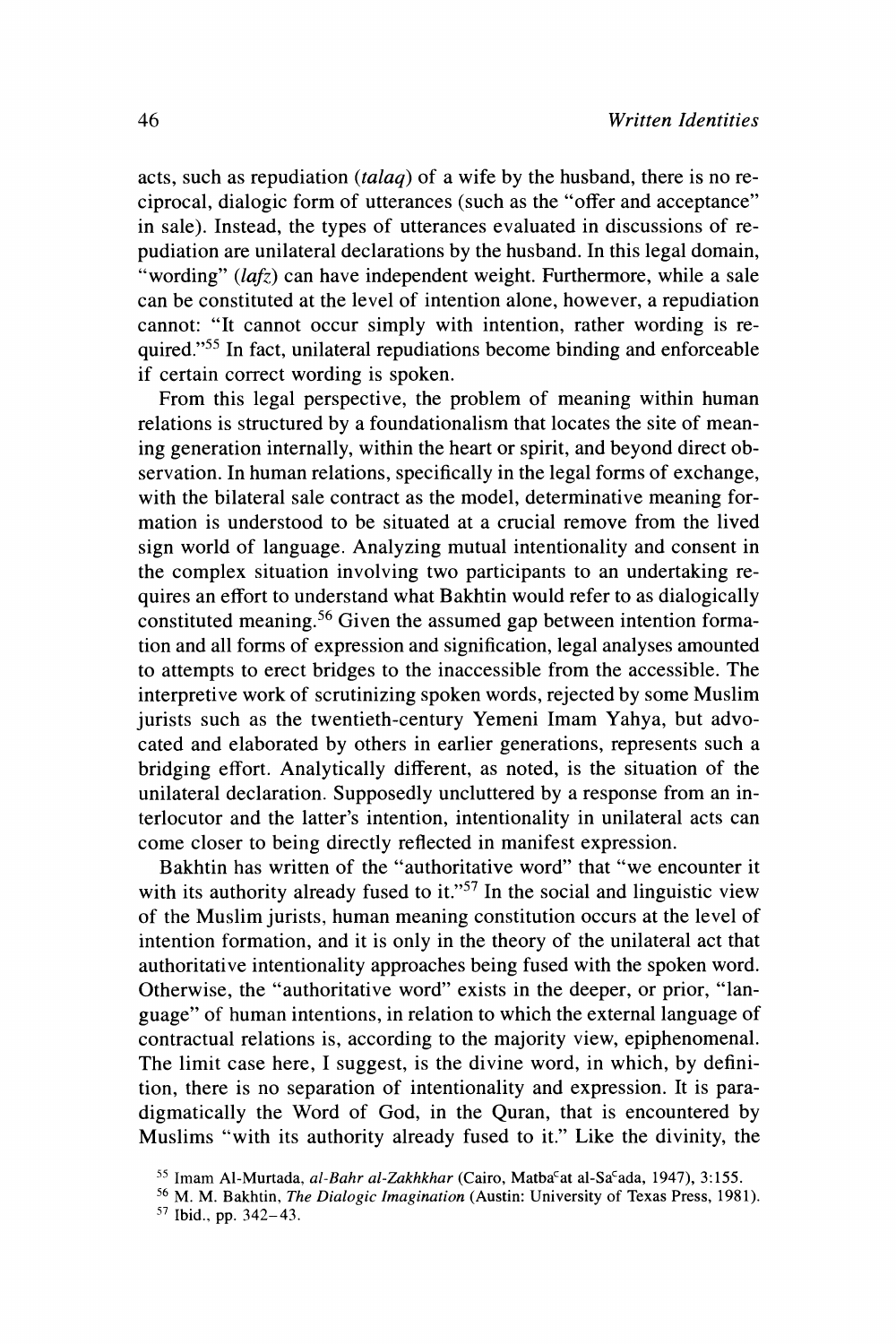## **History of Religions**

**source of authority in human intentions is, again in Bakhtin's terms, "located in a distanced zone." Ultimately, neither knowledge of God Almighty nor of the interiors of others' intentionalities are fully attainable by humans, but these sources of authoritative meaning, these locales of truth, remained the identified goals of interpretive effort. Meaning conceived of as constituted in "a distanced zone" activated and motivated a distinctive semiotics, a legal science of manifest signs integral to an interminable, yet always incomplete and also always contested human pursuit of understanding.58** 

### **WRITTEN INTENT**

**Thus far, my discussion of legal intent, and by extension, the funda**mental constitution of the shari<sup>c</sup>a subject, has referred to such manifest **forms as spoken words and gestures. A further layer of problem is engaged in considering manifestations of intent in written representation, in the textual creation of what I referred to earlier as "paper identity." The issue in question is the technical status of writing itself. By "writing" (kitaba), Muslim jurists generally refer to something concrete and enduring: "It is necessary that it leave a trace (athar) which may be seen externally, and this does not occur unless it is [inscribed] writing, as in writings on paper or boards or stone, etc., on which the letters of the writing remain inscribed. This could even include writing with earth or flour, or upon them."59** 

**Written representation has different implications in unilateral versus bilateral legal acts. As with the spoken word, writing in the context of repudiation is special because it is associated with unilateral expression (by the husband). It is the singly acting individual's proper or autograph writing. In bilateral contracts, speech is envisioned as the normal medium for the offer and the acceptance, but these reciprocal expressions may take the form of either "word or action," with the latter including writing. It is important to emphasize that the jurists speak here of "writing" as a secondary modality of possible expression by the party or parties to legal actions. At this level, they are not concerned with writing in the broader sense of the written legal instruments such as the property documents I focused on earlier.** 

**<sup>58</sup>This legal semiotics was a simplified version of the analytic frames elaborated in the**  Muslim language sciences, notably in *cilm al-bayan*, or rhetoric. Thus, one jurist explains **that among jurists the term kinaya means "indirect expression" in general rather than its technical meaning of "metonymy" among the language specialists. In al-Hasan b. Ahmad**  Jalal, Daw<sup>2</sup> al-nahar, 4 vols. (San<sup>c</sup>a<sup>2</sup>: Maktabat Ghamdan, 1985), 3:905–6, Jalal states, "the **intention in [the use of the term] kinaya here is not the kinaya of the science of Rhetoric."** 

**<sup>59</sup> The bracketed word is from a source text, a matn, located in a surrounding passage of a commentary work, a sharh. The word luh refers to the writing boards used by students.**  See Al-<sup>c</sup>Ansi (n. 28 above), 2:122.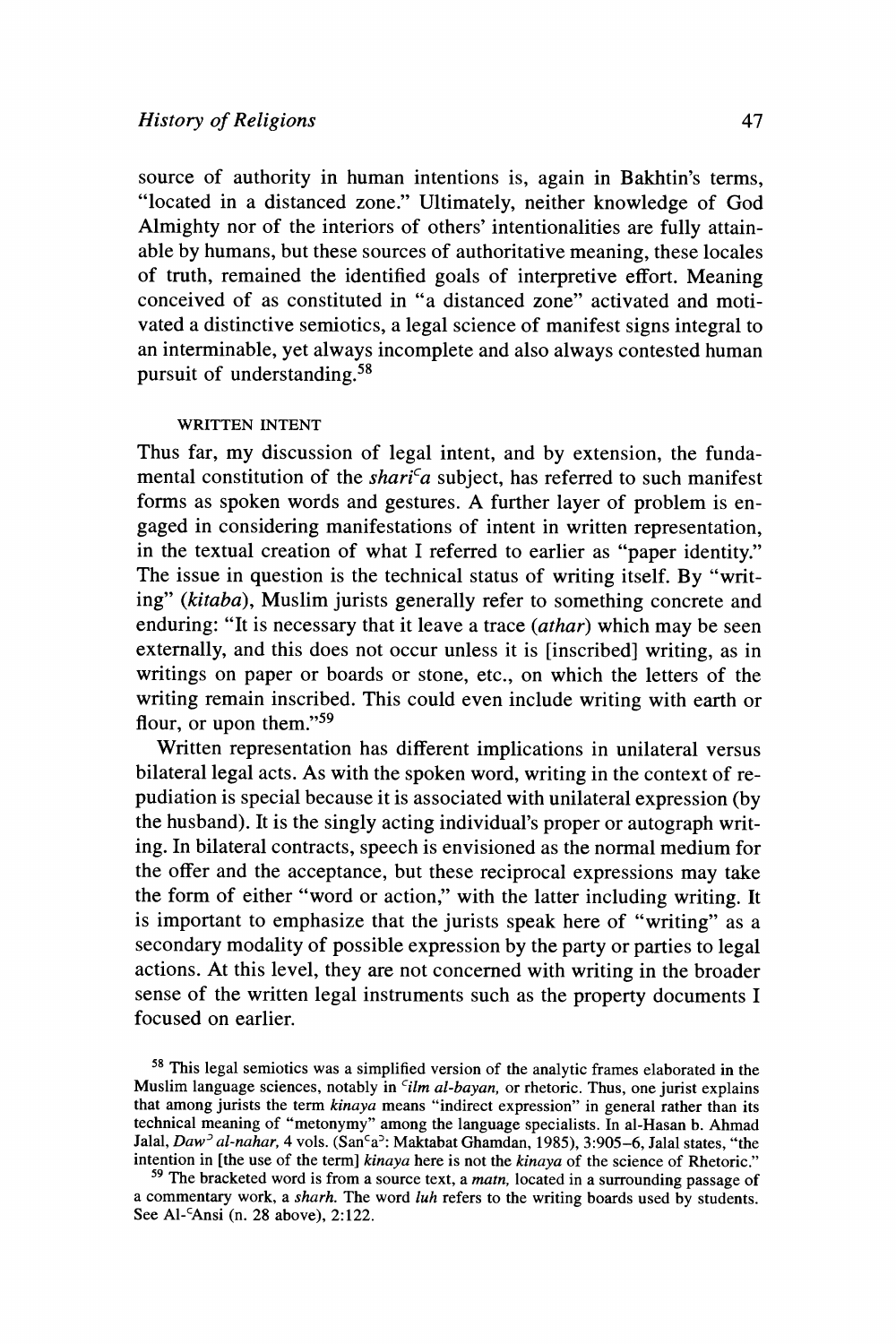**A second opinion by Imam Yahya, however, mainly concerns such notarial texts, that is, the legal documentation (basiras, ijaras, etc.) prepared after the contract or disposition by an individual not party to it: "Reliance (al-'amal bi) on writing is acceptable if its writer is known and he has a reputation for probity."60** 

**The focus of this formulation is on the acceptance of written legal documents as evidence in court. This opinion addressed the widespread use of such documents in Yemen. At the same time, it ran counter to the**  thrust of the doctrinal figh on the matter, which envisions only oral forms **of evidence. Here again, however, the imam's opinion accords with a principle established in the new-style Ottoman Majallah. But even this late nineteenth-century principle is backhanded: "Writing and seals are not to be relied upon in and of themselves, but if they are free from suspicion of forgery and fabrication, they may be relied upon, that is, they may be the determining element of the judgment without requiring support of another type."61** 

**Before the Turks introduced a type of noncompulsory document registry in certain of their Yemeni courts in the second Ottoman period (1872-1918), there was no state archiving of legal documents such as deeds and wills. Under the succeeding imamic state, individuals remained free to have their legal instruments entered in court registers, but most documents were not recorded, as I noted earlier. In Yemen, as elsewhere in the Middle East, legal documents figured centrally as evidence in many types of court cases, but in the fiqh this important social reality of documentary usage was not directly reflected. While they mention such legal writings in passing, the chapters on evidence, or "testimonies" (shaha**dat), strongly emphasize verbal witnessing as the norm. It was in the **separate and specialized "stipulations" (shurut) literature, also authored by jurists, that documentary practice was addressed.62 These shurut works, including a late nineteenth-century example from Yemen, provided detailed guides for the preparation of sound instruments.** 

**According to the general fiqh doctrine, notarial documents could enter the realm of evidence, but only by means of accompanying oral testimony as to their authorship and contents.63 Documents did not stand alone in the court forum portrayed in the doctrinal treatises. Together with the inscribing notary, the witnesses to a contract had to be present at the orig-**

**<sup>60</sup>I have previously addressed this ikhtiyar (see Messick, The Calligraphic State [n. 13 above], chap. 11, where I translated and discussed the commentary on it by al-Shamahi [n. 50 above], pp. 31-33).** 

**<sup>61</sup> Art. 1736, al-Majallah, pp. 250-51.** 

**<sup>62</sup>See now Wael Hallaq "Model Shurut Works and the Dialectic of Doctrine and Practice," Islamic Law and Society 2, no. 2 (1995): 109-34.** 

**<sup>63</sup>Al-CAnsi, 4:104-5.**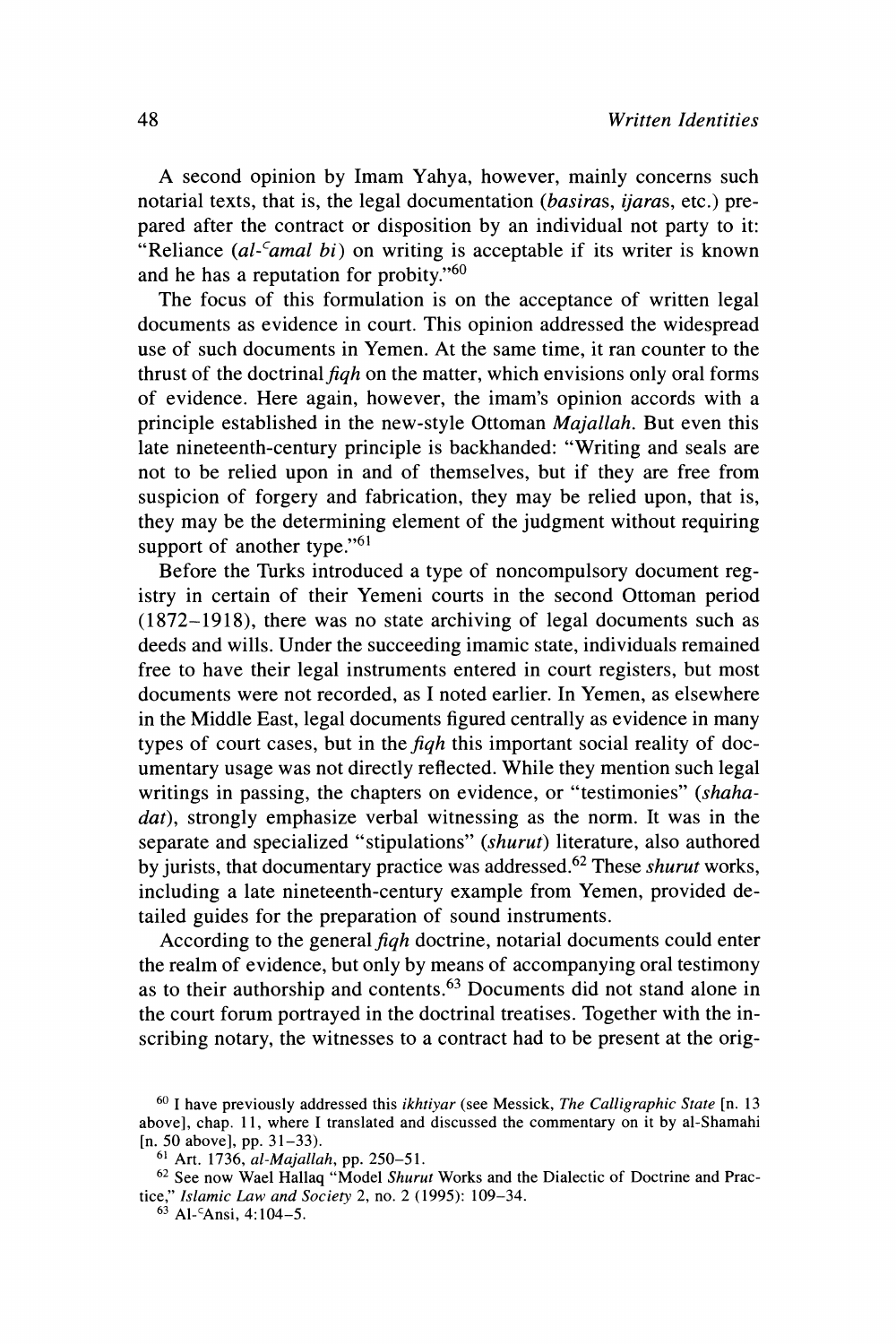**inary event, the contract session. But in order for information contained in a resulting document to be considered by the court, the witnesses ideally had to testify as to the document's contents and also had to "complete"** their testimony by means of an "oral reading"  $(qira<sup>2</sup>a)$  of the text **in question.64 In theory, then, writings had to be converted to spoken testimony in order to have evidential value, although a participant's relation to his or her own writing represented a special case.65** 

**Such doctrinal reservations concerning the evidential status of written instruments should give us pause as we attempt to formulate conclusions**  about the creation of *shari<sup>c</sup>a* subjects in legal documents. If, in the esti**mation of the jurists, such texts could not stand alone as evidence in court, what should their standing be for us in our effort to understand**  the *shari*<sup>c</sup>a subject of the period? In the first place, the doctrinal hand**wringing about the evidential character of such writings was only part of the story. As noted, there was an intermediate genre, the shurut works, authored by jurists and designed to provide models for correct instruments for the various types of transactions. More important, however, was the fact that in the courts of the midcentury imamate realm, sound written documents were the standard form of evidence in the great majority of cases, which mainly concerned landed property. This wide and routine reliance on such documents should buttress our interest in them as keys to some aspects of identity and agency in the period.** 

**In the second place, however, the problematizing of such writings by jurists is crucial to understand, since it informs us about the cultural parameters of the local analytic system. Behind these ordinary written legal documents is a system of thought grounded first in intent and, second, in human presences and the related authority of the spoken word. The jurists' cautious, even suspicious, treatments of such writings were associated not just with the very real threat of forgery but also with other circumstances of the late manuscript era just prior to the rise of print culture and the nation-state. In this era, writings had yet to be secured by either the new authority of printed forms or, more important, by the backing of a state that would license notaries and lawyers and record and archive their written instruments.** 

**<sup>64</sup>Preferably, this reading is by the document's "maker," that is, the writer, who is the principal witness or the text he has written and signed. The reading is "to" the two required witnesses to the transaction, whose names, and sometimes also signatures, appear at the bottom of the typical document text. In testifying, the witnesses must be able to say, "he read it aloud to us and we listened," or, the other way around, "we read it aloud to him and he listened to our reading." As with all evidence, this reading also must occur before the "face" of the present and listening opposing party to the litigation, and before the judge.**  See also the formulation of Art. 1038 in *Taysir al-maram* (San<sup>c</sup>a<sup>2</sup>: High Judicial Institute, 1986).

<sup>65</sup> See my discussion of this in *The Calligraphic State*, pp. 209-11.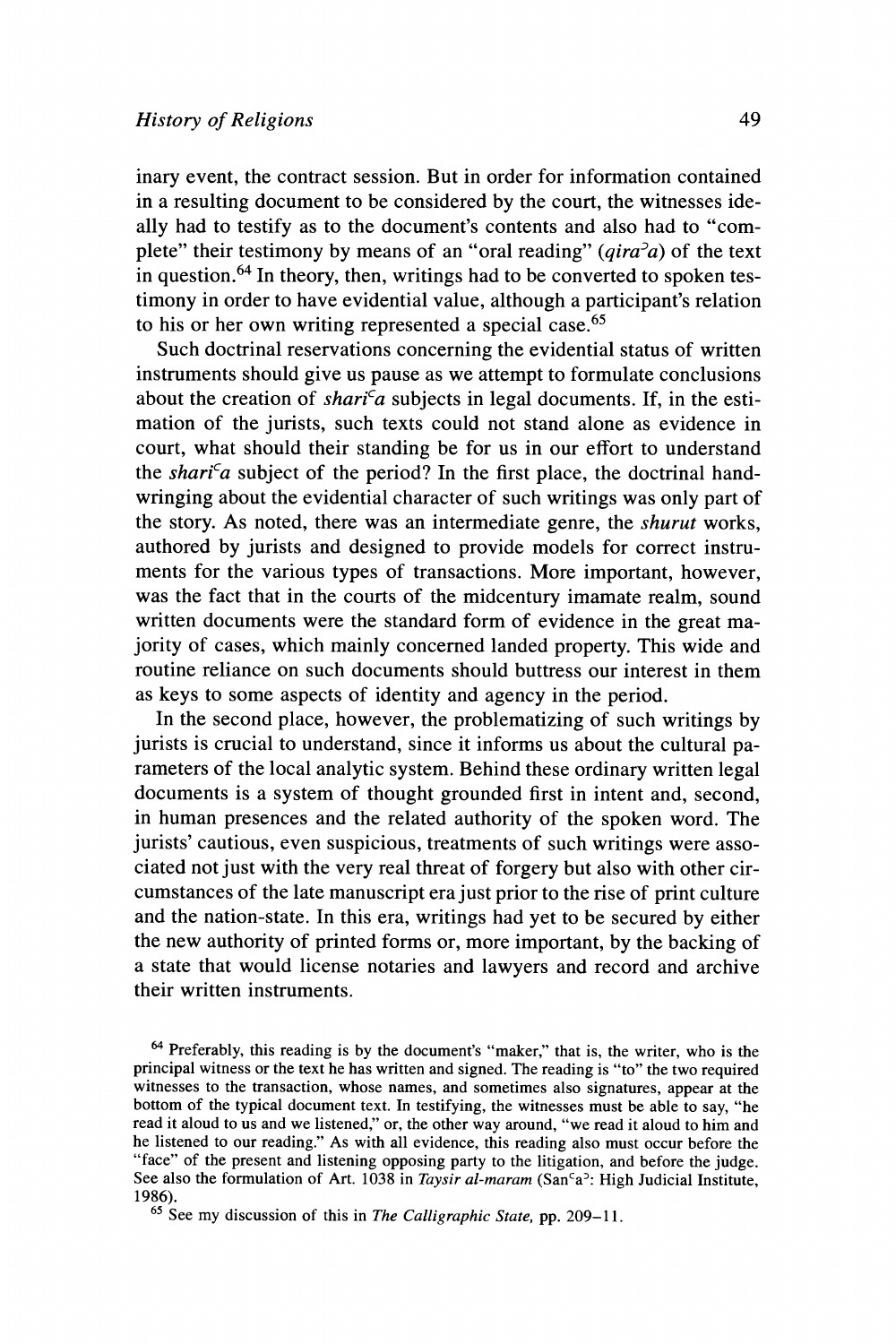### **CONCLUSION**

**I have attempted to present some elements of a local history of the legal subject as viewed through the medium of a changing culture of written representation. This has required an integration of several strands of analysis in a manner inspired, at least at the outset, by the ideas of Benedict Anderson and some of his later critics. The well-known approaches I have adopted from this tradition of scholarship include the address of the state as an imagined phenomenon and the recourse to literature as a key site for understanding such imaginings. I have departed from this tradition in three major respects. First, rather than the nation-state, I have sought to understand the less readily characterized entity that existed prior to the institution of this perhaps too readily labeled modern type of polity. In this respect, Yemen, specifically the northern highlands (the former Yemen Arab Republic), has a doubly distinct history: it never was a European colony and, in the twentieth century, it was the realm of a late agrarian-era Islamic state. Although I have emphasized the features of subjecthood in the old Islamic state of Yemen, the historical analysis I have carried out has been based on repeated comparisons between those forms and forms which appeared after the revolution of 1962.** 

**The second major departure centers on my concern with law. Invoking Raymond Williams's notion of the "multiplicity of writing," I examined several types of texts characteristic of a local Islamic legal "literature." In these texts I have sought to understand the contours of what I pro**posed to refer to as the "shari<sup>c</sup>a subject" and, by extension, some qual**ities of the Islamic state of the period. Regarding subject and state, the history of the one is the history of the other, whether one refers to the**  shari<sup>c</sup>a subject and a particular Islamic state or to the modern citizen and **a specific nation. Another way of understanding my approach, however,**  is that in delineating the *shari<sup>c</sup>a* subject of the period, I also, by neces**sity, undertake a genealogy of the abstract legal subject, the citizen of the succeeding nation-state.** 

My sketch of the *shari<sup>c</sup>a* subject is only that, a sketch. Issues connected with the *shari<sup>c</sup>a* subject were opened here only in tandem with **issues connected with written representation. My examples thus portray**  the shari<sup>c</sup>a subject as something of a "common denominator" individual, **engaged in a contract or in litigation. A more thorough discussion would go beyond simple invocations of such basic sociolegal categories as Muslim/non-Muslim, free person/slave, and male/female and also would delve into such important matters as capacity/incapacity, majority/minority, and sanity/insanity. Likewise, aside from a few words on the sharica construction of kinship, only a fleeting glimpse was provided of a rich**  field of shari<sup>c</sup>a roles, for example, buyer/seller, husband/wife, deceased/ **heir, owner/tenant, and injurer/injured.**